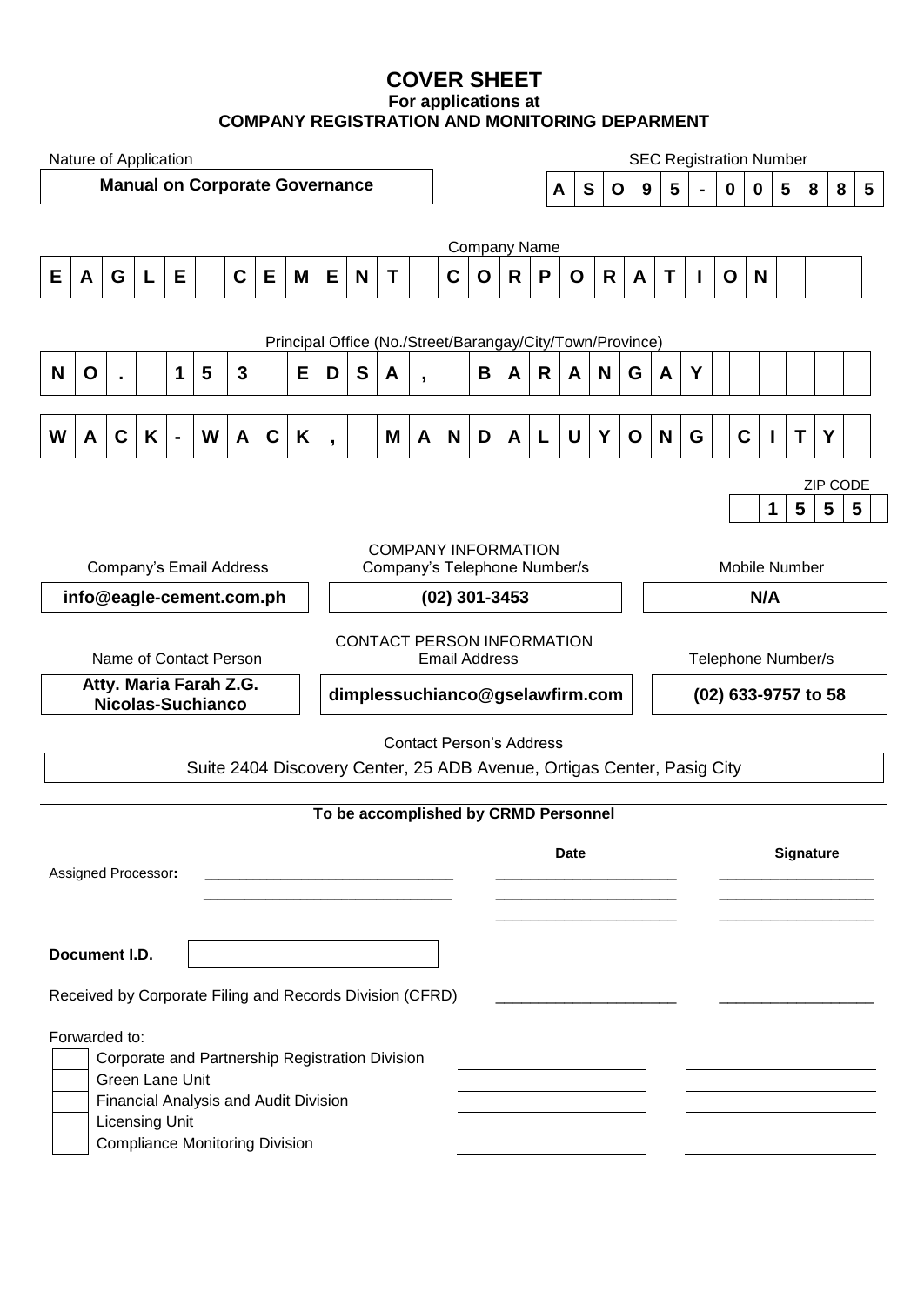

The Board of Directors and Management of Eagle Cement Corporation (Company) commit themselves to the principles of transparency, accountability, fairness and integrity and to follow the best practices contained in this Manual, and acknowledge that the same may guide the attainment of our corporate goals.

This Manual was approved and adopted on 13 February 2017 by the Board of Directors of the Company.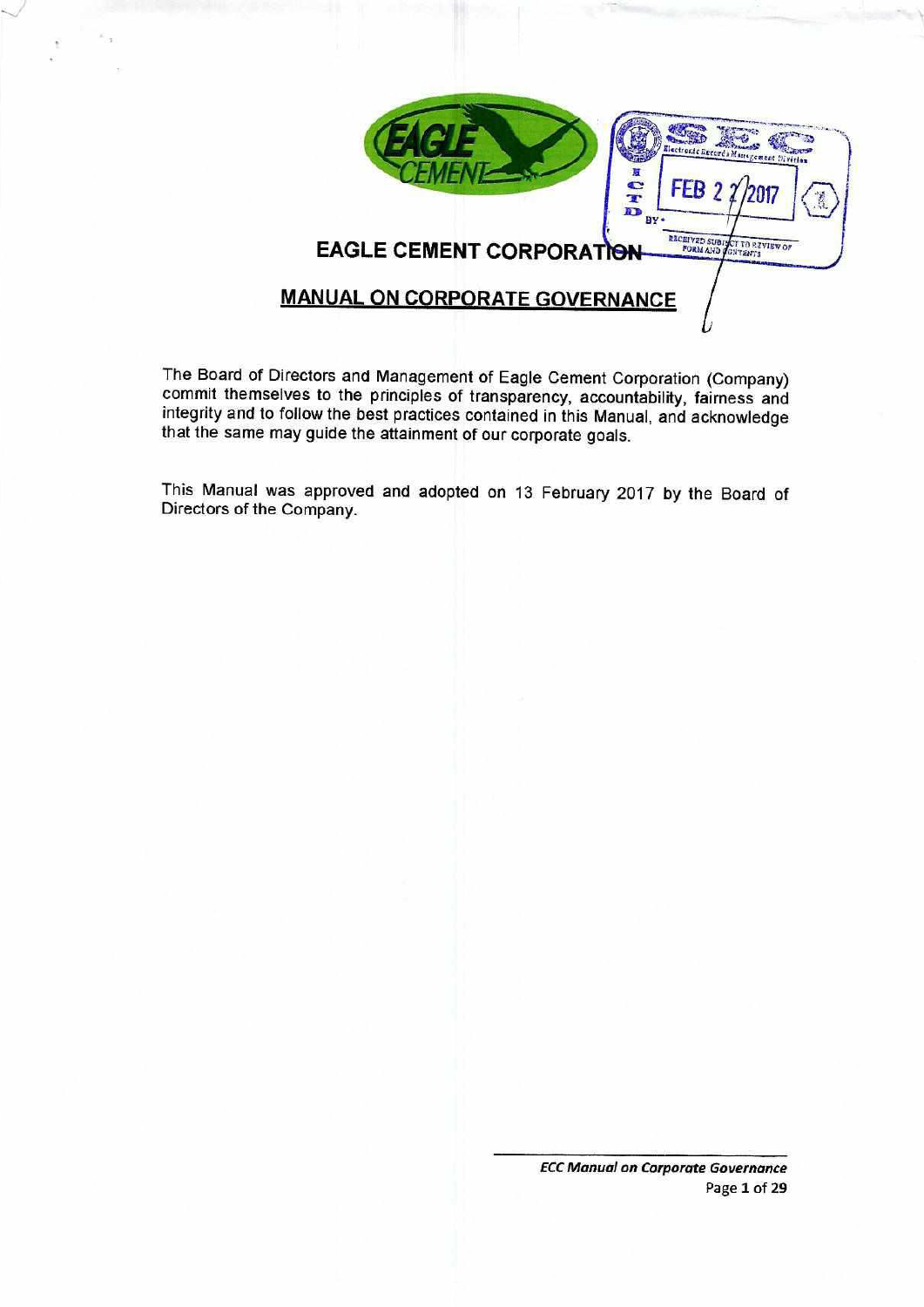# **TABLE OF CONTENTS**

|             |                                                                                       | Page |
|-------------|---------------------------------------------------------------------------------------|------|
| Article 1:  | Definition of Terms                                                                   | 3    |
| Article 2:  | Rules of Interpretation                                                               | 4    |
| Article 3:  | The Board of Directors                                                                | 4    |
| Article 4:  | Qualifications and Disqualifications of Directors                                     | 6    |
| Article 5:  | Roles and Responsibilities of the Board and Directors                                 | 9    |
| Article 6:  | <b>Corporate Compliance Systems</b>                                                   | 11   |
| Article 7:  | <b>Board Committees</b>                                                               | 15   |
| Article 8:  | Board Independence                                                                    | 20   |
| Article 9:  | Assessing Board Performance                                                           | 21   |
| Article 10: | <b>Strengthening Board Ethics</b>                                                     | 22   |
| Article 11: | Company Disclosure Policies and Procedures                                            | 22   |
| Article 12: | External Auditor's Independence and Improving Audit Quality                           | 23   |
| Article 13: | Non-Financial and Sustainability Reporting                                            | 24   |
| Article 14: | Comprehensive and Cost-Efficient Access to Relevant<br>Information                    | 24   |
| Article 15: | Internal Control System and Enterprise Risk Management<br>Framework                   | 25   |
| Article 16: | Stockholders' Rights                                                                  | 26   |
| Article 17: | Rights of Stakeholders and Effective Redress for Violation of<br>Stakeholders' Rights | 28   |
| Article 18: | <b>Employees' Participation</b>                                                       | 28   |
| Article 19: | Sustainability and Transparency                                                       | 28   |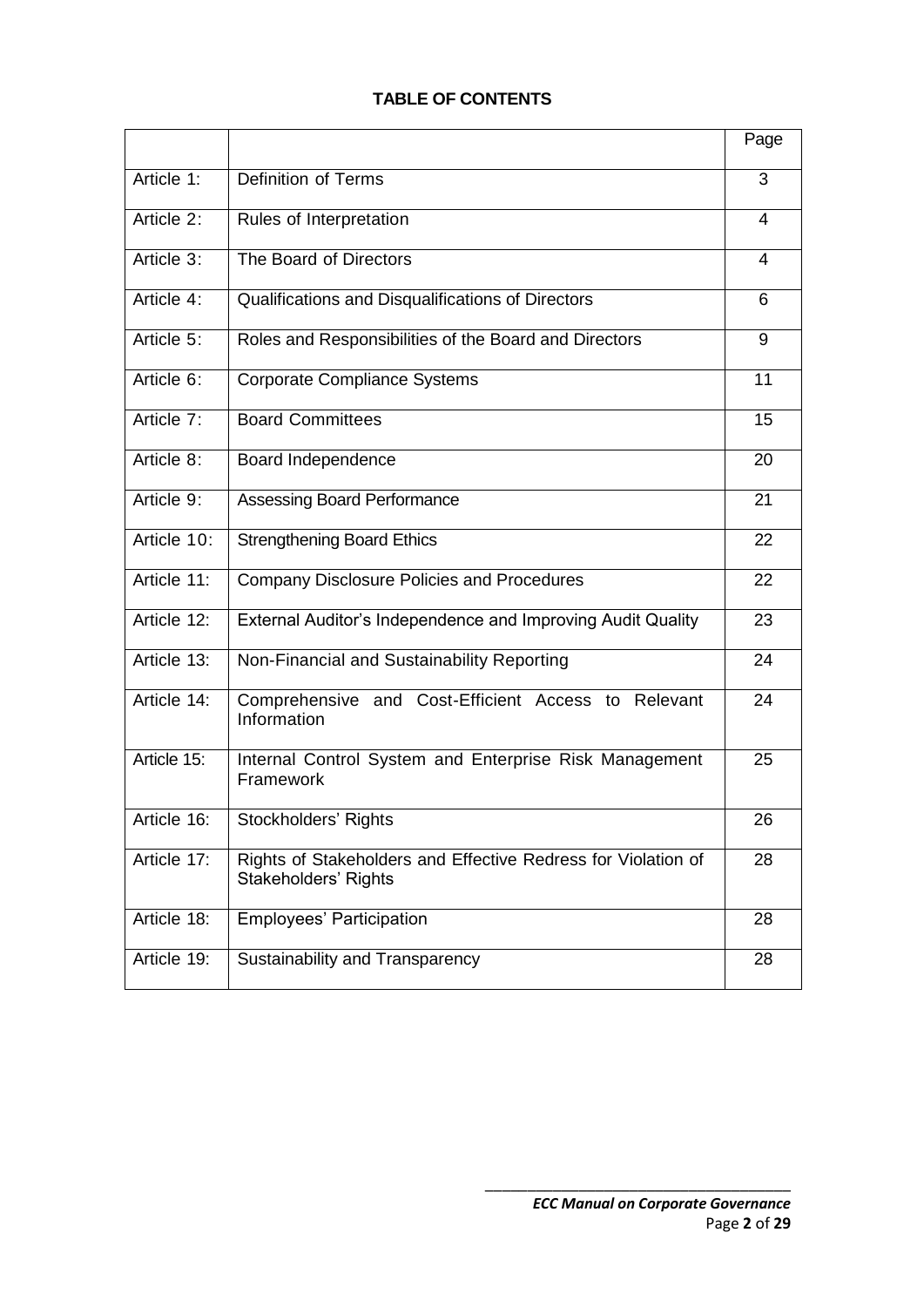# **Article 1: Definition of Terms**

- a) *Code of Corporate Governance (Code)*  means SEC Memorandum Circular No. 19 Series of 2016, otherwise known as the Code of Corporate Governance for Publicly-Listed Companies, as the same may be amended from time to time.
- b) *Corporate Governance* the system of stewardship and control to guide the Company in fulfilling its long-term economic, moral, legal and social obligations towards their stakeholders. It is a system of direction, feedback and control using regulations, performance standards and ethical guidelines to hold the Board and senior management accountable for ensuring ethical behavior – reconciling long-term customer satisfaction with shareholder value – to the benefit of all stakeholders and society. Its purpose is to maximize the organization's long-term success, creating sustainable value for its shareholders, stakeholders and the nation.
- c) *Board of Directors (Board)* the governing body elected by the stockholders that exercises the corporate powers of a Company, conducts all its business and controls its properties.
- d) *Management* a group of executives given the authority by the Board of Directors to implement the policies it has laid down in the conduct of the business of the Company.
- e) *Independent Director (ID)* a person who is independent of management and the controlling shareholder, and is free from any business or other relationship which could, or could reasonably be perceived to, materially interfere with his exercise of independent judgment in carrying out his responsibilities as a director.
- f) *Executive Director (ED)* a director who has executive responsibility of dayto-day operations of a part or the whole of the organization.
- g) *Non-Executive Director (NED)* a director who has no executive responsibility and does not perform any work related to the operations of the Company.
- h) *Conglomerate* a group of companies that has diversified business activities in varied industries, whereby the operations of such businesses are controlled and managed by a parent corporate entity.
- i) *Internal control* a process designed and effected by the board of directors, senior management, and all levels of personnel to provide reasonable assurance on the achievement of objectives through efficient and effective operations; reliable, complete and timely financial and management information; and compliance with applicable laws, regulations, and the organization's policies and procedures.
- j) *Enterprise Risk Management* –a process, effected by an entity's Board of Directors, management and other personnel, applied in strategy setting and across the enterprise that is designed to identify potential events that may affect the entity, manage risks to be within its risk appetite, and provide reasonable assurance regarding the achievement of entity objectives.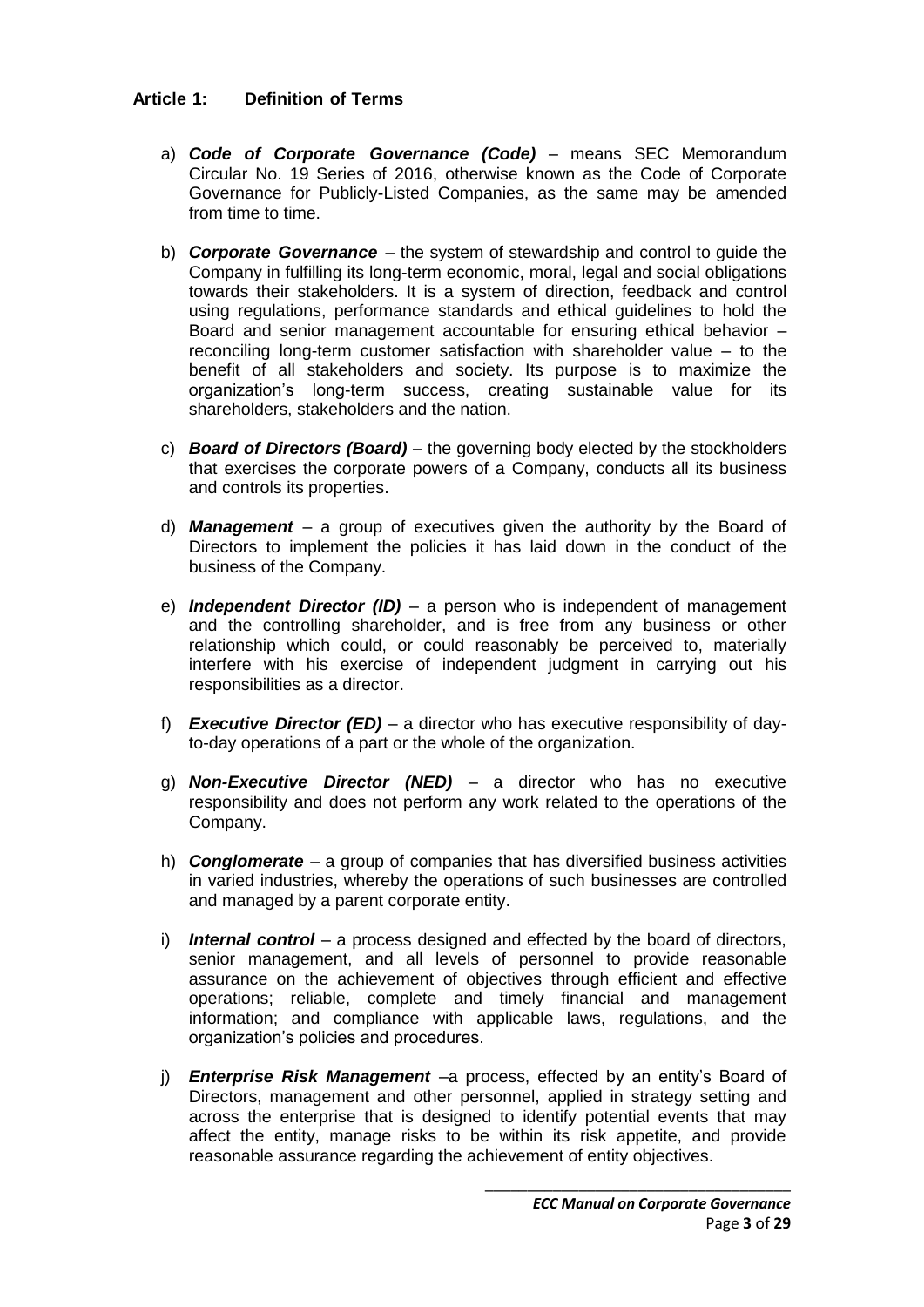- k) *Related Party* –shall cover the Company's subsidiaries, as well as affiliates and any party (including their subsidiaries, affiliates and special purpose entities), that the Company exerts direct or indirect control over or that exerts direct or indirect control over the Company; the Company's directors; officers; shareholders and related interests (DOSRI), and their close family members, as well as corresponding persons in affiliated companies. This shall also include such other person or juridical entity whose interest may pose a potential conflict with the interest of the Company.
- l) *Related Party Transactions* a transfer of resources, services or obligations between the reporting entity and a related party, regardless of whether a price is charged. It shall be interpreted broadly to include not only transactions that are entered into with related parties, but also outstanding transactions that are entered into with an unrelated party that subsequently becomes a related party.
- m) *Stakeholders* any individual, organization or society at large who can either affect and/or be affected by the Company's strategies, policies, business decisions and operations, in general. This includes, among others, customers, creditors, employees, suppliers, investors, as well as the government and community in which it operates.
- n) *Commission* the Philippine Securities and Exchange Commission (SEC).
- o) *Exchange* **–** the Philippine Stock Exchange (PSE).

### **Article 2: Rules of Interpretation**

- a) All references to the masculine gender in the salient provisions of this Manual shall likewise cover the feminine gender.
- b) All doubts or questions that may arise in the interpretation or application of this Manual shall be resolved in favor of promoting transparency, accountability and fairness to the stockholders and investors of the Company.

# **Article 3: The Board of Directors**

- 3.1 Composition of the Board
	- a) The Company shall be headed by a competent, working Board of Directors to foster the long-term success of the Company, and to sustain its competitiveness and profitability in a manner consistent with its corporate objectives and the long-term best interests of its shareholders and other stakeholders.
	- b) The Board shall be composed of directors with a collective working knowledge, experience or expertise that is relevant to the Company's industry. The Board shall always ensure that it has an appropriate mix of competence and expertise and that its members remain qualified for their positions individually and collectively, to enable it to fulfill its roles and responsibilities and respond to the needs of the organization based on the evolving business environment and strategic direction.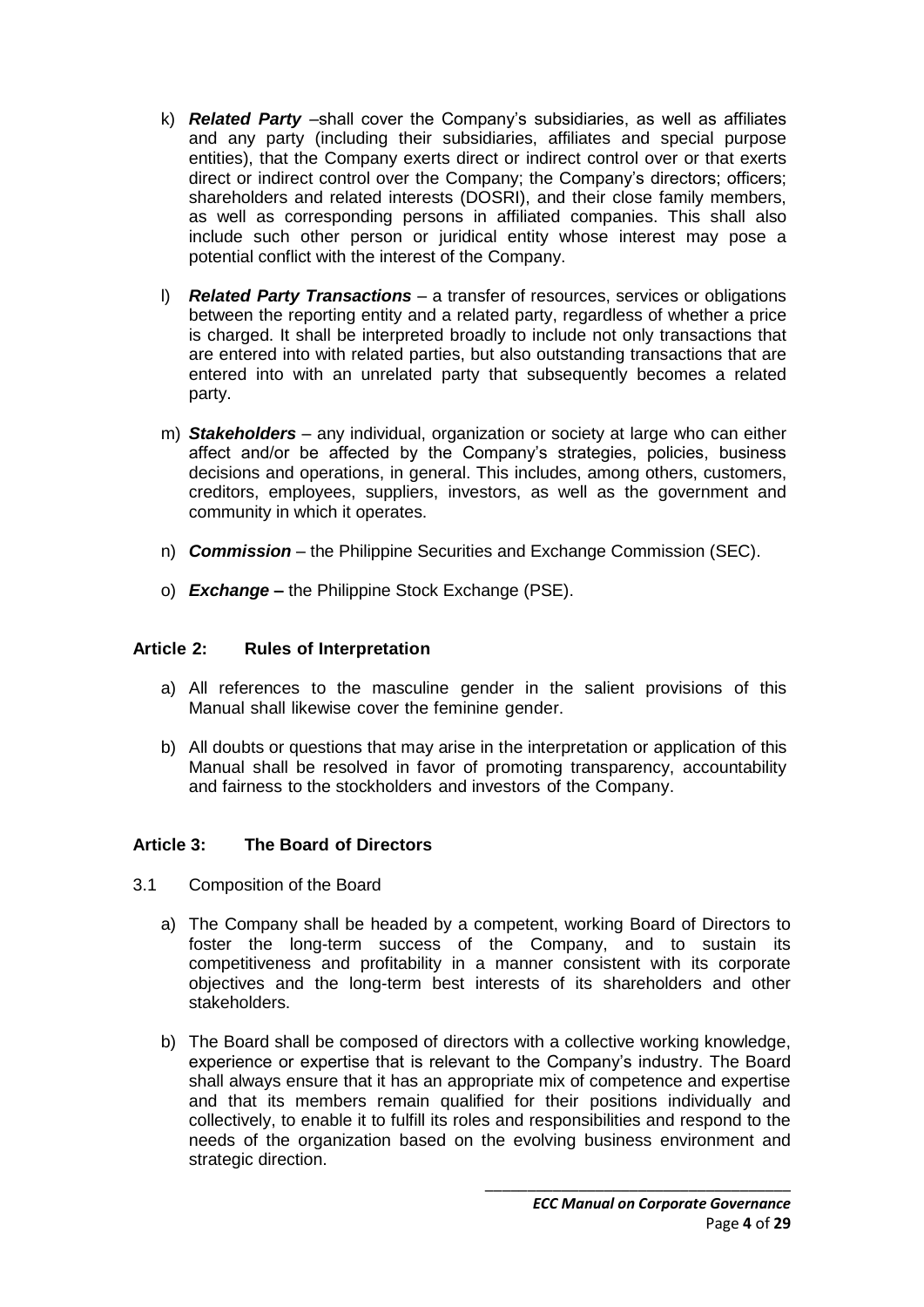- c) The Board shall be composed of a majority of non-executive directors who possess the necessary qualifications to effectively participate and help secure objective, independent judgment on corporate affairs and to substantiate proper checks and balances.
- d) As much as practicable, the Board composition shall observe diversity in gender, age, ethnicity, culture, skills, competence and knowledge.
- 3.2 Orientation and Training of the Board
	- a) The Company shall provide an orientation program for first-time directors and maintain a relevant annual continuing training for all directors. The orientation and training programs of the Company shall promote effective board performance and ensure the continuing qualification of the directors in carryingout their duties and responsibilities.

The orientation program for first-time directors shall be at least eight (8) hours to cover SEC-mandated topics on corporate governance, an introduction on the business of the Company, the Articles of Incorporation, and Code of Conduct.

- b) The annual continuing training program shall be for at least four (4) hours. The program shall cover relevant topics to ensure that directors are continuously informed of the developments in the business and regulatory environments of the Company.
- 3.3 The Chairman of the Board

The Board shall be headed by a competent and qualified Chairperson. The duties and responsibilities of the Chairman in relation to the Board may include, among others, the following:

- a) Make certain that the meeting agenda focuses on strategic matters, including the overall risk appetite of the Company, considering the developments in the business and regulatory environments, key governance concerns, and contentious issues that will significantly affect operations;
- b) Guarantee that the Board receives accurate, timely, relevant, insightful, concise, and clear information to enable it to make sound decisions;
- c) Facilitate discussions on key issues by fostering an environment conducive for constructive debate and leveraging on the skills and expertise of individual directors;
- d) Ensure that the Board sufficiently challenges and inquires on reports submitted and representations made by Management;
- e) Assures the availability of proper orientation for first-time directors and continuing training opportunities for all directors; and
- f) Makes sure that performance of the Board is evaluated at least once a year and discussed/followed up on.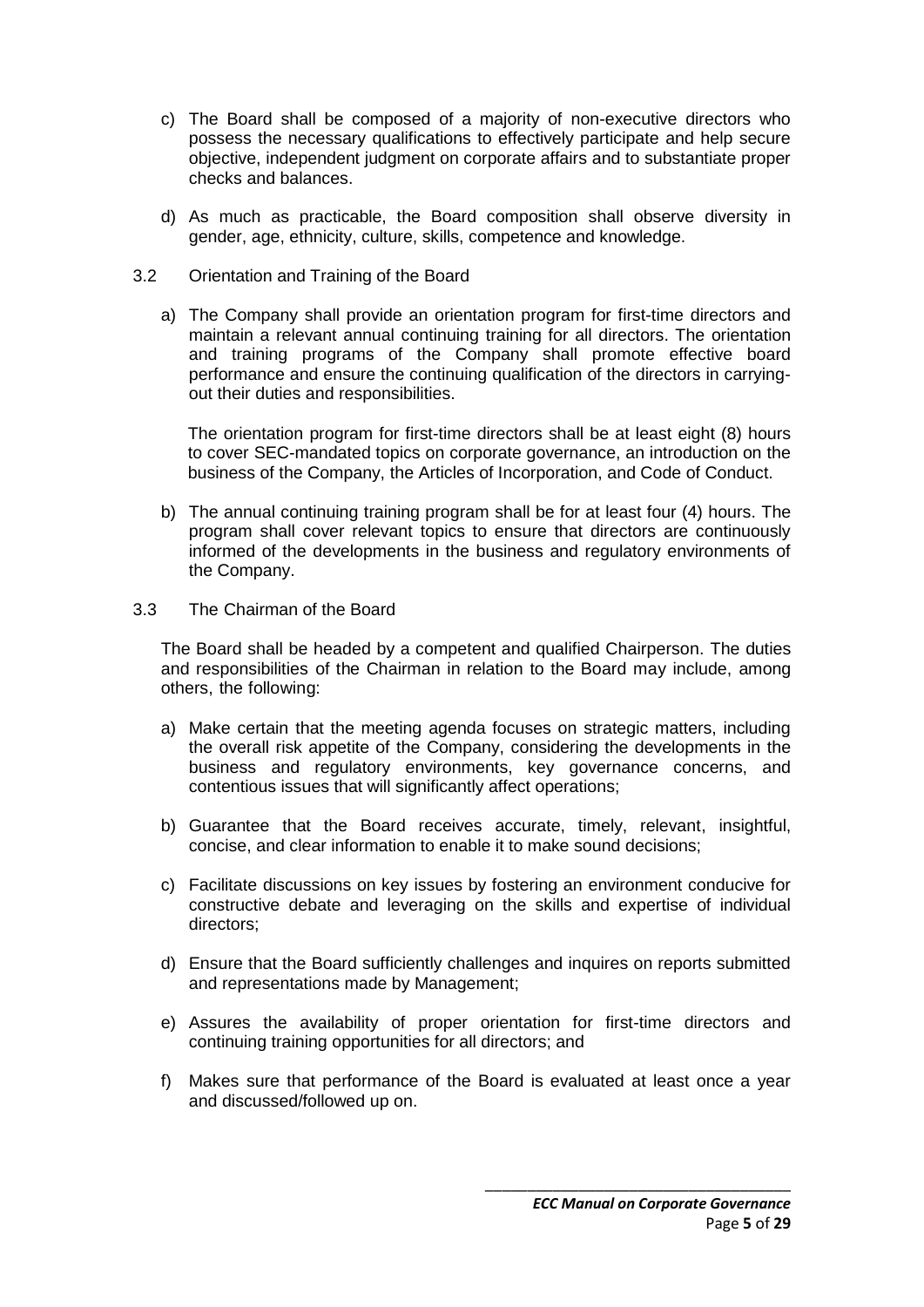# **Article 4: Qualifications and Disqualifications of Directors**

#### 4.1 Qualifications of Directors

In addition to the qualifications for membership in the Board provided for in the Corporation Code, By-Laws of the Corporation, Securities Regulation Code and other relevant laws, the Board may provide for additional qualifications which include, among others, the following:

- a) College education or equivalent academic degree;
- b) Practical understanding of the business of the Company;
- c) Membership in good standing in relevant industry, business or professional organizations; and
- d) Previous business experience; and
- e) Work experience in a relevant industry of a minimum of seven (7) years.
- 4.2 Disqualification of Directors
	- a) Permanent Disqualification The following shall be grounds for the permanent disqualification of a director:
		- (i) Any person convicted by final judgment or order by a competent judicial or administrative body of any crime that (a) involves the purchase or sale of securities, as defined in the Securities Regulation Code; (b) arises out of the person's conduct as an underwriter, broker, dealer, investment adviser, principal, distributor, mutual fund dealer, futures commission merchant, commodity trading advisor, or floor broker; or (c) arises out of his fiduciary relationship with a bank, quasi-bank, trust company, investment house or as an affiliated person of any of them;
		- (ii) Any person who, by reason of misconduct, after hearing, is permanently enjoined by a final judgment or order of the Commission, Bangko Sentral ng Pilipinas (BSP) or any court or administrative body of competent jurisdiction from: (a) acting as underwriter, broker, dealer, investment adviser, principal distributor, mutual fund dealer, futures commission merchant, commodity trading advisor, or floor broker; (b) acting as director or officer of a bank, quasi-bank, trust company, investment house, or investment company; (c) engaging in or continuing any conduct or practice in any of the capacities mentioned in subparagraphs (a) and (b) above, or willfully violating the laws that govern securities and banking activities;

The disqualification shall also apply if such person is currently the subject of an order of the Commission, BSP or any court or administrative body denying, revoking or suspending any registration, license or permit issued to him under the Corporation Code, Securities Regulation Code or any other law administered by the Commission or BSP, or under any rule or regulation issued by the Commission or BSP, or has otherwise been restrained to engage in any activity involving securities and banking; or such person is the subject of an effective order of a self-regulatory organization suspending or expelling him from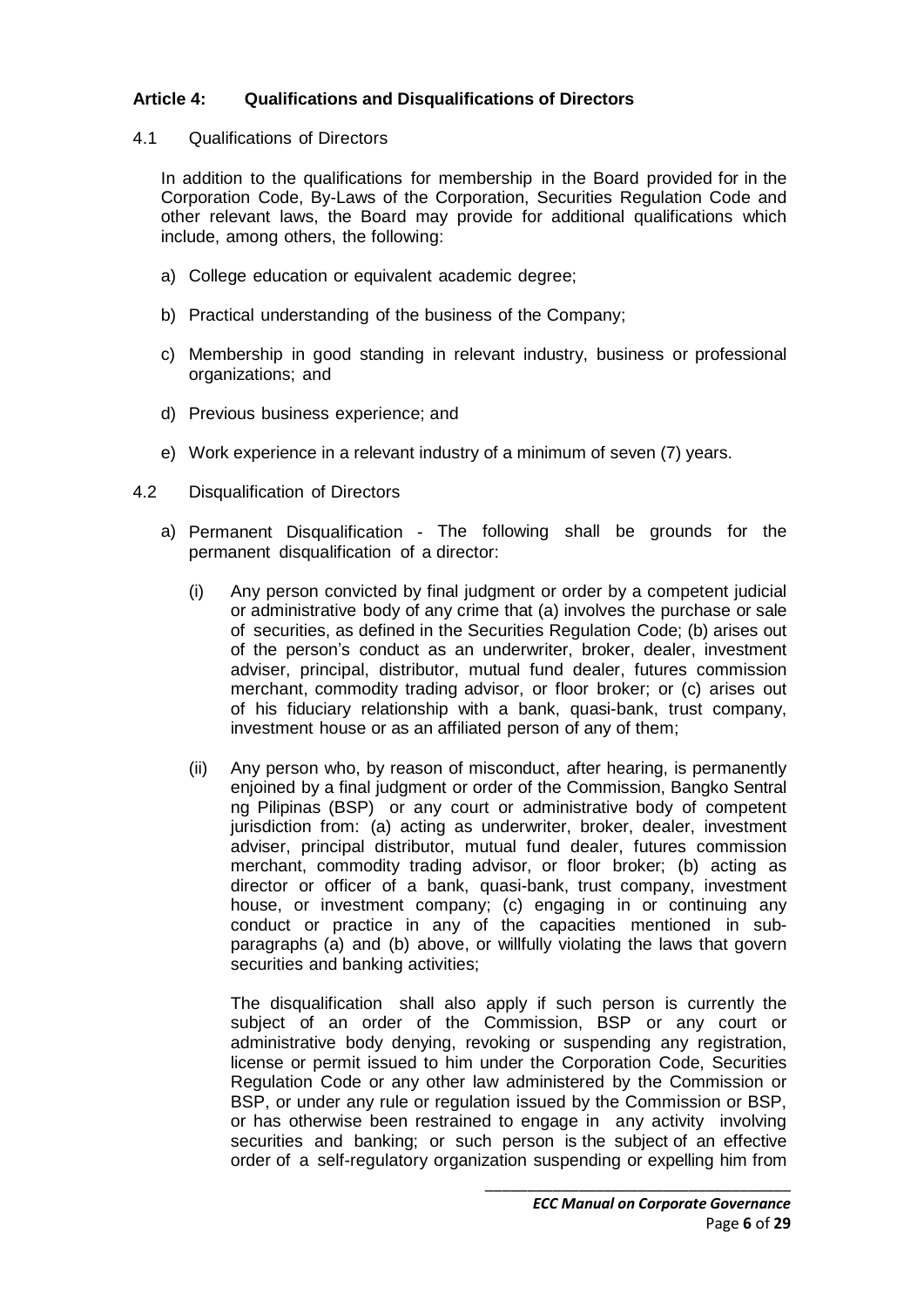membership, participation or association with a member or participant of the organization:

- (iii) Any person convicted by final judgment or order by a court or competent administrative body of an offense involving moral turpitude, fraud, embezzlement, theft, estafa, counterfeiting, misappropriation, forgery, bribery, false affirmation, perjury or other fraudulent acts;
- (iv) Any person who has been adjudged by final judgment or order of the Commission, BSP, court, or competent administrative body to have willfully violated, or willfully aided, abetted, counseled, induced or procured the violation of any provision of the Corporation Code, Securities Regulation Code or any other law administered by the Commission or BSP, or any of its rule, regulation or order;
- (v) Any person earlier elected as independent director who becomes an officer, employee or consultant of the Company;
- (vi) Any person judicially declared as insolvent;
- (vii) Any person found guilty by final judgment or order of a foreign court or equivalent financial regulatory authority of acts, violations or misconduct similar to any of the acts, violations or misconduct enumerated above;
- (viii) Conviction by final judgment of an offense punishable by imprisonment for more than six (6) years, or a violation of the Corporation Code committed within five (5) years prior to the date of his election or appointment;
- (ix) Any person who is engaged in any business which competes with, or is antagonistic to, that of the Corporation, unless such fact is disclosed upon nomination and made known to the stockholders of the Corporation prior to election, with the exception of persons or stockholders who are themselves directors and/or officers of the Related Parties of the Corporation; and
- (x) Other grounds as the Commission may provide.
- b) Temporary Disqualification The Board may provide for the temporary disqualification of a director for any of the following reasons:
	- (i) Refusal to comply with the disclosure requirements of the Securities Regulation Code and its Implementing Rules and Regulations. The disqualification shall be in effect as long as the refusal persists;
	- (ii) Absence in more than fifty (50) percent of all regular and special meetings of the Board during his incumbency, or any twelve (12) month period during the said incumbency, unless the absence is due to illness, death in the immediate family or serious accident. The disqualification shall apply for purposes of the succeeding election;
	- (iii) Dismissal or termination for cause as director of any Company covered by the Code of Corporate Governance. The disqualification shall be in effect until he has cleared himself from any involvement in the cause that gave rise to his dismissal or termination;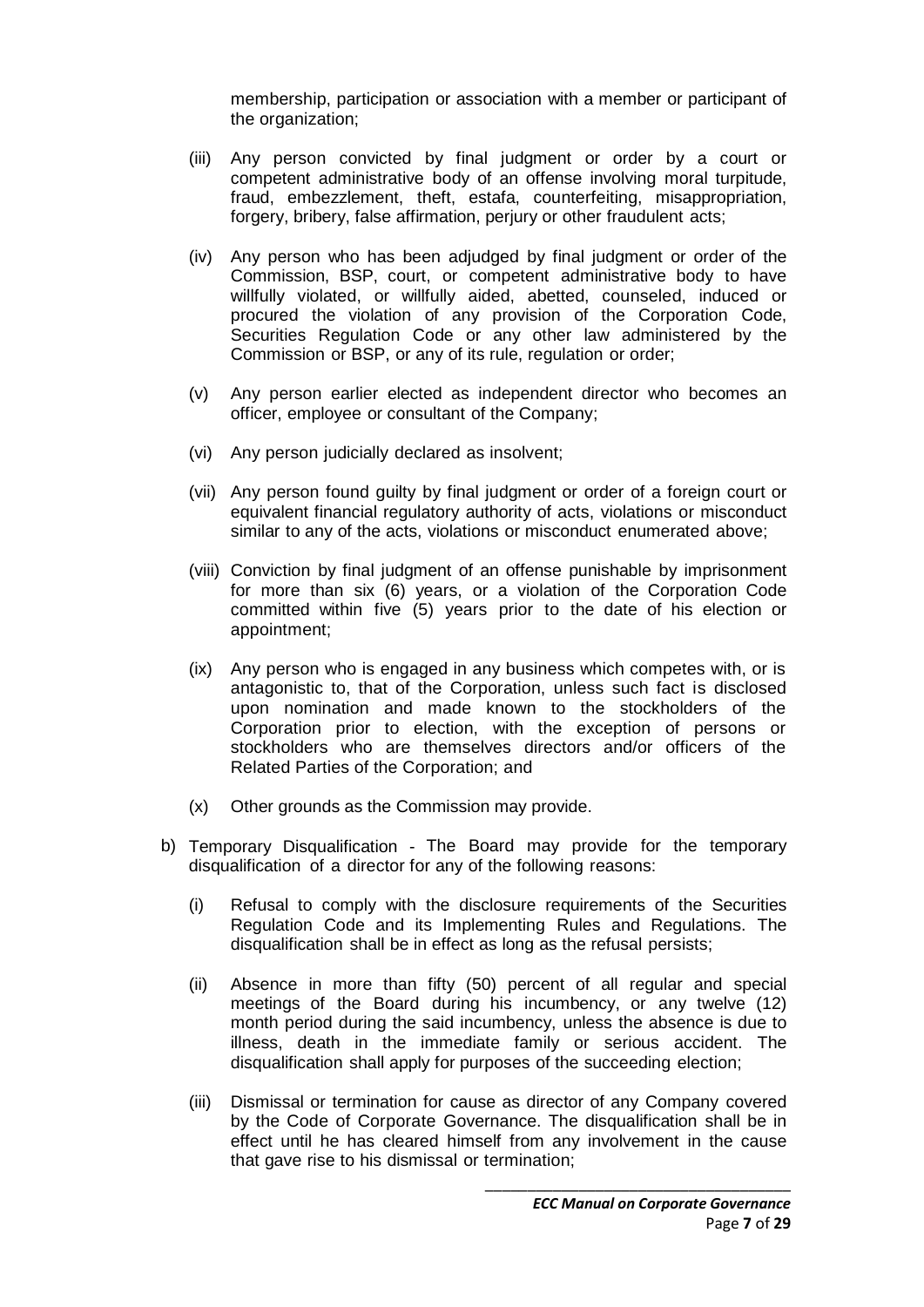- (iv) If the beneficial equity ownership of an independent director in the Company or its subsidiaries and affiliates exceeds two percent ( 2 % ) of its subscribed capital stock. The disqualification shall be lifted if the limit is later complied with;
- (v) If any of the judgments or orders cited in the grounds for permanent disqualification has not yet become final;
- (vi) Any person earlier elected as independent director who becomes an officer, employee or consultant of the Company;
- (vii) For any acts inimical to the interest of the Company including the disclosing confidential information to third parties unless required by law or regulations to do so;
- (viii) For any acts that would give rise or potentially give rise to conflict of interest to that of the Company, or if the Director enters into dealings where he stands to acquire or gain financial advantage at the expense of the Company.

A temporarily disqualified director shall, within sixty (60) business days from such disqualification, take the appropriate action to remedy or correct the disqualification. If he fails or refuses to do so for unjustified reasons, the disqualification shall become permanent.

- 4.3 Nomination and Election of Directors
	- a) Nomination of Directors shall be conducted by the Nomination and Remuneration Committee prior to a stockholders' meeting. All recommendations shall be signed by the nominating stockholders together with the acceptance and conformity by the would-be nominees.
	- b) The Nomination and Remuneration Committee shall pre-screen the qualifications and prepare a final list of all candidates and put in place screening policies and parameters to enable it to effectively review the qualifications of the nominees for Director/s.
	- c) After the nomination, the Nomination and Remuneration Committee shall prepare a Final List of Candidates which shall contain all the information about all the nominees for Directors, which list shall be made available to the SEC and to all stockholders through the information statement. The name of the person or group of persons who recommended the nomination of the director shall be identified in such report including any relationship with the nominee.
	- d) Only nominees whose names appear on the Final List of Candidates shall be eligible for election as Directors. No other nominations shall be entertained after the Final List of Candidates shall have been prepared. No further nominations shall be entertained or allowed on the floor during the actual meeting.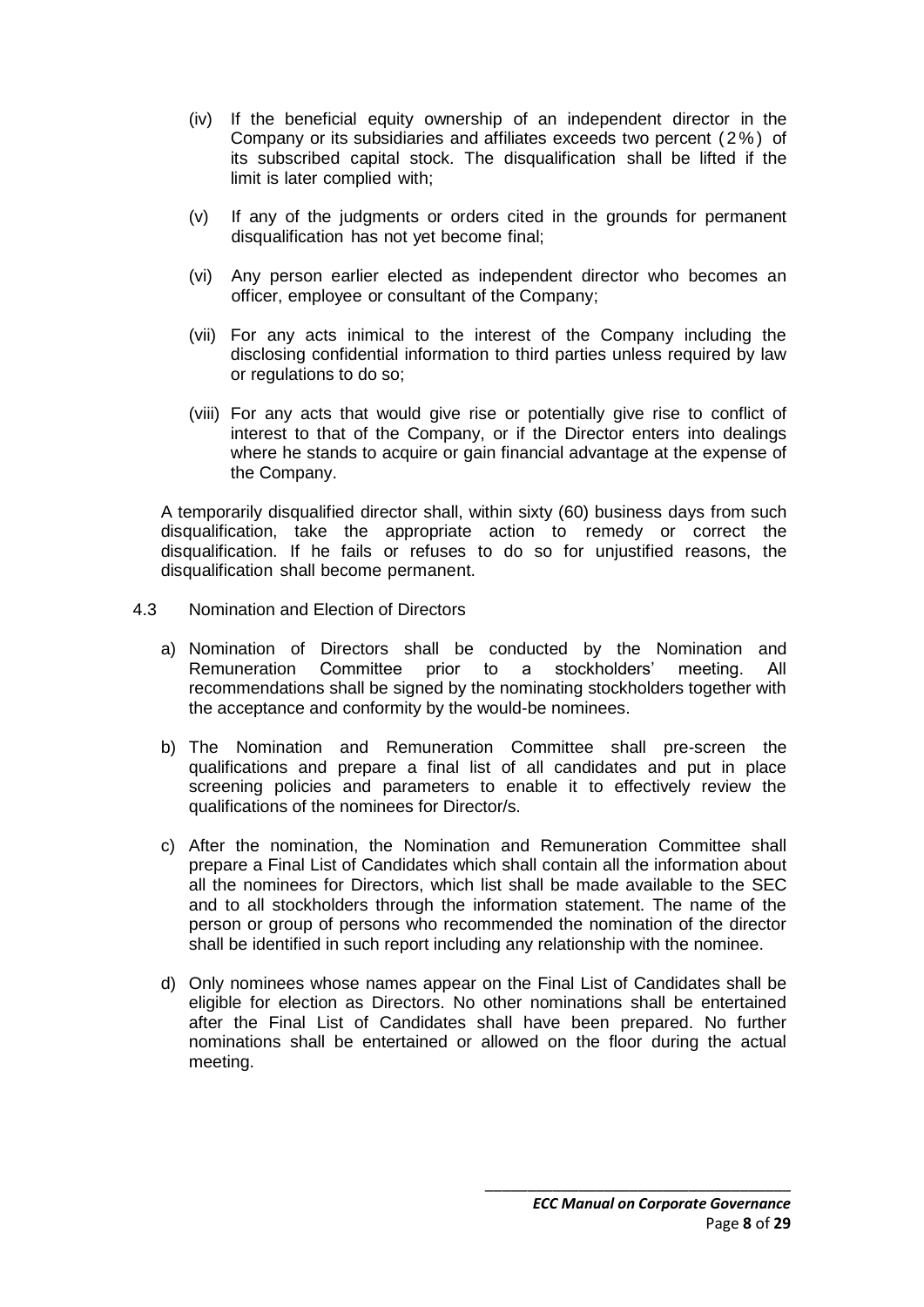# **Article 5: Roles and Responsibilities of the Board and Directors**

#### 5.1 General Responsibility

It is the Board's responsibility to foster the long-term success of the Company, and to sustain its competitiveness and profitability in a manner consistent with its corporate objectives and the best interests of its stockholders and other stakeholders.

The fiduciary roles, responsibilities and accountabilities of the Board as provided under the law, the Company's Articles of Incorporation and By-Laws, and other legal pronouncements and guidelines shall be clearly made known to all directors as well as to shareholders and other stakeholders.

#### 5.2 Responsibilities, Duties and Functions of the Board

To ensure a high standard of best practice for the Company, its stockholders and other stakeholders, the Board shall conduct itself with honesty and integrity in the performance of, among others, the following duties and functions:

- a) Act on a fully informed basis, in good faith, with due diligence and care, and in the best interest of the Company and all shareholders;
- b) Provide guidance to management in the development of and approve the Company's business objectives and strategy, and monitor their implementation, in order to sustain the Company's long-term viability and strength;
- c) Ensure that there is an effective succession planning program for directors, key officers and management to ensure growth and a continued increase in the shareholders' value. This shall include adopting a policy on the retirement age for directors and key officers as part of management succession and to promote dynamism in the Company;
- d) Formulate a formal and transparent board nomination and election policy that shall include how it accepts nominations from minority shareholders and reviews nominated candidates. The policy shall also include an assessment of the effectiveness of the Board's processes and procedures in the nomination, election, or replacement of a director. In addition, its processes of identifying the quality of directors shall be aligned with the strategic direction of the Company;
- e) Formulate and implement policies and procedures that would ensure the integrity and transparency of related party transactions (RPTs) between and among the Corporation and its parent company, joint ventures, subsidiaries, associates, affiliates, major shareholders, officers and directors, including their spouses, children and dependent siblings, and parents, and of interlocking director relationship by members of the Board;
- f) Oversee that an appropriate internal control system is in place, including setting up a mechanism for monitoring and managing potential conflicts of interest of Management, board members, and shareholders. The Board shall also approve the Internal Audit Charter;
- g) Identify key risk areas and key performance indicators and monitor these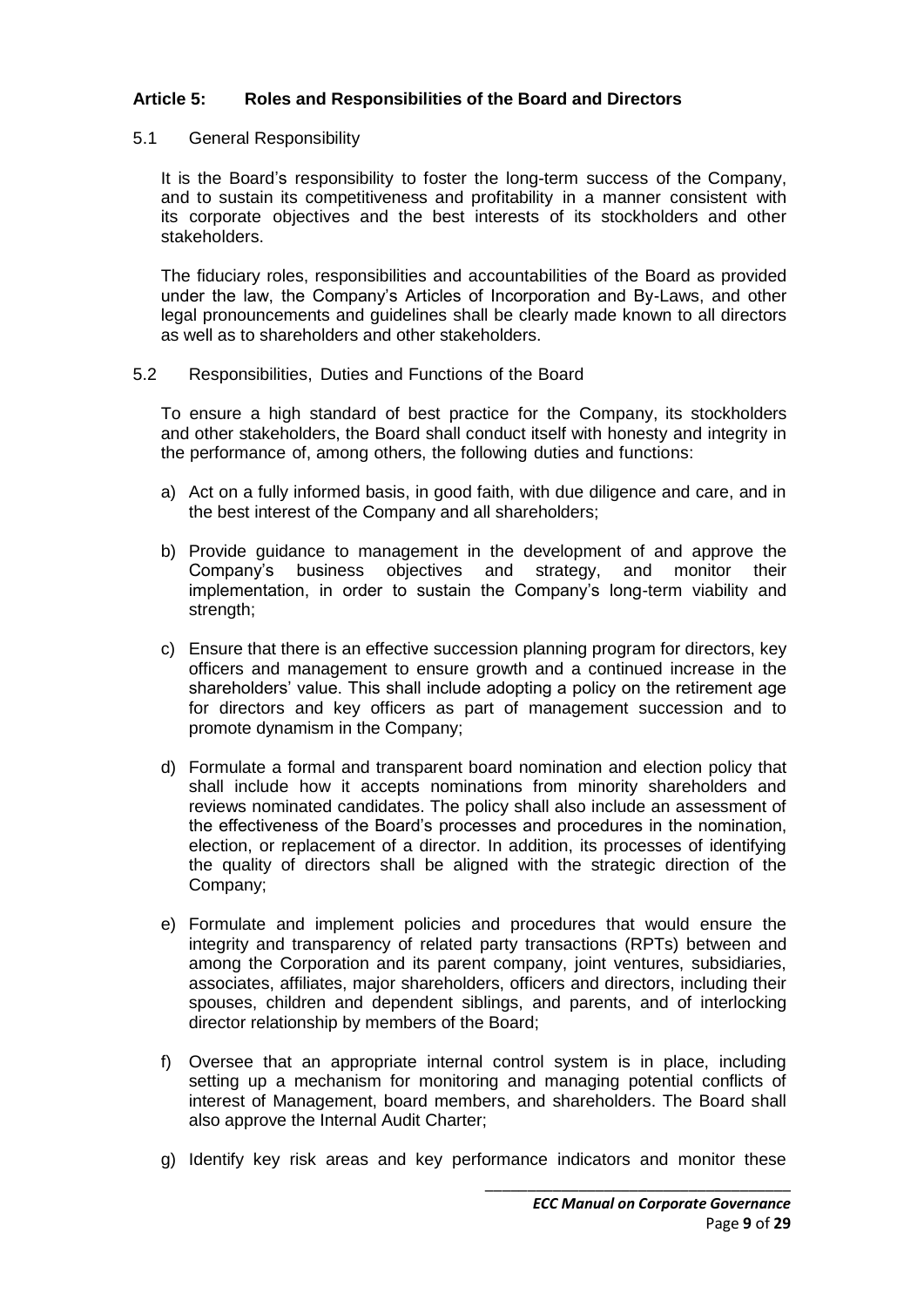factors with due diligence;

- h) Provide sound strategic policies and guidelines to the Company on major capital expenditures to sustain its long-term viability and strength. Periodically evaluate and monitor the implementation of such policies and strategies;
- i) Ensure that the Company's faithful compliance with all applicable laws, regulations and best business practices;
- j) Adopt a system of internal checks and balances and to review regularly the effectiveness thereof; and
- k) Meet at such times or frequency as may be needed. The minutes of such meetings shall be duly recorded. Independent views during Board meetings shall be encouraged and given due consideration.
- 5.3 Specific Duties and Responsibilities of a Director

A director's office is one of trust and confidence. A director shall act in the best interest of the Company in a manner characterized by transparency, accountability and fairness. He shall also exercise leadership, prudence and integrity in directing the Company towards sustained progress. A director shall observe the following norms of conduct:

- a) Conduct fair business transactions with the Company, and ensure that his personal interest does not conflict with the interests of the Company. A director with a material interest in any transaction affecting the Company shall abstain from taking part in the deliberations for the same.
- b) The basic principle to be observed is that a director shall not use his position to profit or gain some benefit or advantage for himself and/or his related interests. He shall avoid situations that may compromise his impartiality. If an actual or potential conflict of interest may arise on the part of a director, he shall fully and immediately disclose it and shall not participate in the decision-making process. A director who has a continuing material conflict of interest shall seriously consider resigning from his position.

A conflict of interest shall be considered material if the director's personal or business interest is antagonistic to that of the Company, or stands to acquire or gain financial advantage at the expense of the Company.

A director shall disclose/report to the Company any dealings in the Company's shares, whether made directly or indirectly, personally or through related persons/entities, involving legal or beneficial ownership, within three (3) business days from the commencement of such dealings.

- c) Devote the time and attention necessary to properly and effectively perform his duties and responsibilities.
- d) Act judiciously.
- e) Exercise independent judgment.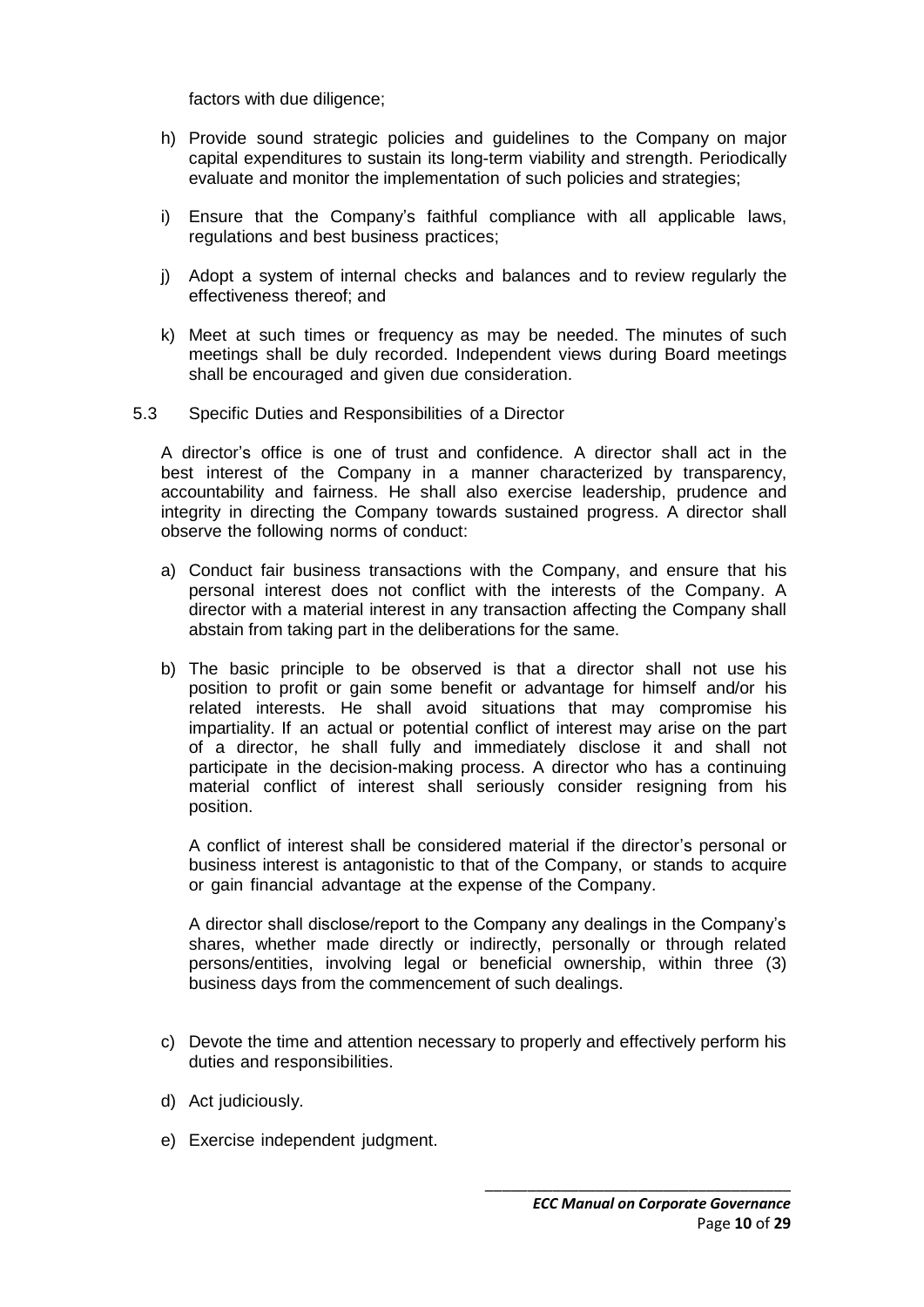- f) Have a working knowledge of the statutory and regulatory requirements that affect the Company, including its articles of incorporation and by-laws, the rules and regulations of the Commission and, where applicable, the requirements of relevant regulatory agencies. A director shall also keep abreast with industry developments and business trends in order to promote the Company's competitiveness.
- g) Observe confidentiality of all non-public information he may acquire or learn by reason of his position as director.

### 5.4 Board Charter

The Board shall have a Board Charter that formalizes and clearly states its roles, responsibilities and accountabilities in carrying out its fiduciary duties. The Board Charter shall serve as a guide to the directors in the performance of their functions and shall be publicly available and posted on the Company's website.

#### 5.5 Multiple Board Seats

- a) Non-executive directors of the Board may concurrently serve as directors to a maximum of five (5) publicly listed companies to ensure that they have sufficient time to fully prepare for meetings, challenge Management's proposals/views, and oversee the long-term strategy of the Company. The Chief Executive Officer (CEO) and other executive directors may be covered by a lower indicative limit for membership in other boards. In any case, the capacity of the directors to diligently and efficiently perform their duties and responsibilities to the boards they serve shall not be compromised.
- b) A director shall notify the Board where he/she is an incumbent director before accepting a directorship in another company.

# **Article 6: Corporate Compliance System**

6.1 The Chief Executive Officer (CEO)

The positions of Chairman of the Board and Chief Executive Officer shall be held by separate individuals and each shall have clearly defined responsibilities. This is to foster an appropriate balance of power, increased accountability and better capacity for independent decision-making by the Board.

The duties and responsibilities of the CEO shall include, among others, the following:

- a) Determine the Company's strategic direction and formulates and implements its strategic plan on the direction of the business;
- b) Communicate and implement the Company's vision, mission, values and overall strategy and promotes any organization or stakeholder change in relation to the same;
- c) Oversee the operations of the Company and manages human and financial resources in accordance with the strategic plan;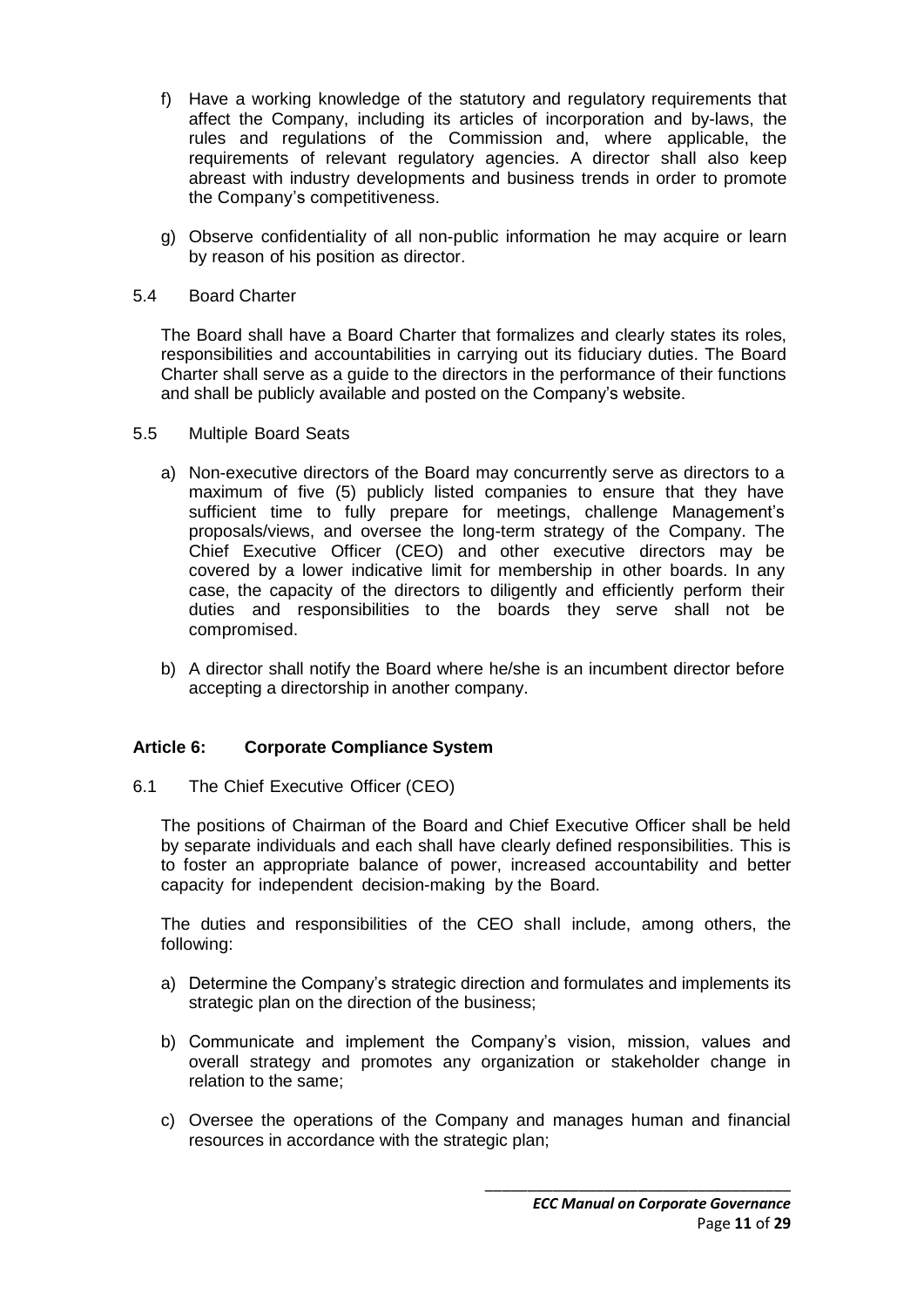- d) Have a good working knowledge of the Company's industry and market and keeps up-to-date with its core business purpose;
- e) Direct, evaluate and guide the work of the key officers of the Company;
- f) Manage the Company's resources prudently and ensure a proper balance of the same;
- g) Provide the Board with timely information and interfaces between the Board and the employees;
- h) Build the corporate culture and motivates the employees of the Company; and
- i) Serve as the link between internal operations and external stakeholders.

# 6.2 The Corporate Secretary

The Corporate Secretary, who shall be a Filipino citizen and a resident of the Philippines, is an officer of the Company. He is not a member of the Board of Directors and is a separate individual from the Compliance Officer.

The Corporate Secretary is primarily responsible to the Company and its shareholders and has, among others, the following duties and responsibilities:

- a) Assist the Board and the board committees in the conduct of their meetings, including preparing an annual schedule of Board and committee meetings and the annual board calendar, and assisting the chairs of the Board and its committees to set agendas for those meetings;
- b) Safe keep and preserve the integrity of the minutes of the meetings of the Board and its committees, as well as other official records of the Company;
- c) Keep abreast on relevant laws, regulations, all governance issuances, relevant industry developments and operations of the Company, and advise the Board and the Chairman on all relevant issues as they arise;
- d) Works fairly and objectively with the Board, Management, stockholders and other stakeholders, and contributes to the flow of information between the Board and management, the Board and its committees, and the Board and its stakeholders, including shareholders;
- e) Advises on the establishment of board committees and their terms of reference;
- f) Informs the members of the Board, in accordance with the by- laws, of the agenda of their meetings and ensure that the members have before them accurate information that will enable them to arrive at intelligent decisions on matters that require their approval;
- g) Attends all Board meetings, except when justifiable causes, such as illness, death in the immediate family and serious accidents, prevent him from doing so;
- h) Has a working knowledge of the operations of the Company;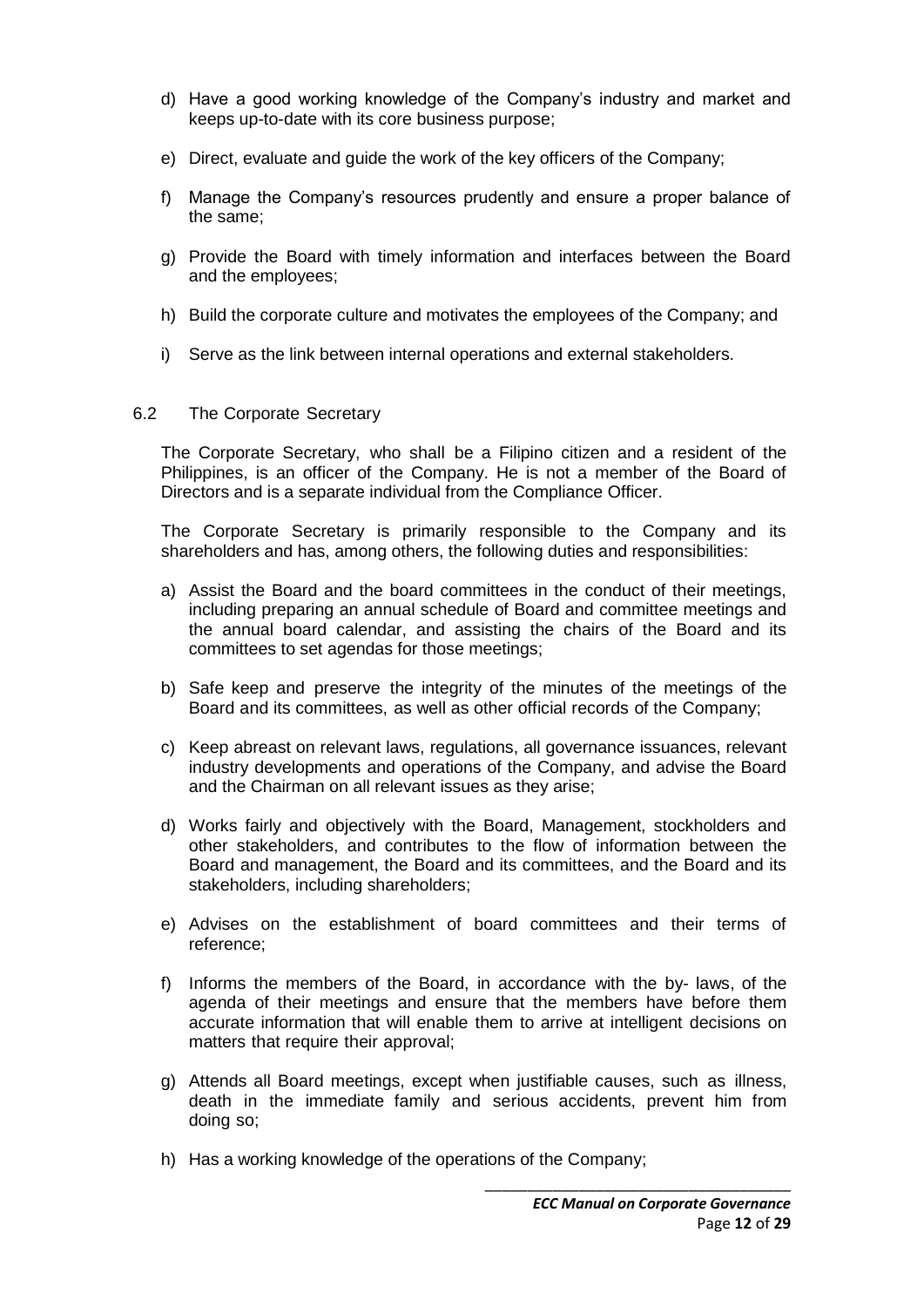- i) Performs required administrative functions:
- j) Oversees the drafting of the by-laws and ensures that they conform with regulatory requirements;
- k) Ensures that all Board procedures, rules and regulations are strictly followed by the members;
- l) Attends an annual training on corporate governance; and
- m) Performs such other duties and responsibilities as may be provided by the Commission.
- 6.3 The Compliance Officer

The Board shall appoint a Compliance Officer, with a rank of Senior Vice President or equivalent, who is a member of the Company's management team. The Board shall provide the Compliance Officer the adequate stature and authority in the Company as may be necessary for the performance of his functions.

The Compliance Officer may not be a member of the Board of Directors and shall be a different individual from the Corporate Secretary.

The Compliance Officer is primarily responsible to the Company and its shareholders and has, among others, the following duties and responsibilities:

- a) Ensures proper onboarding of new directors (i.e., orientation on the Company's business, charter, articles of incorporation and by-laws, among others);
- b) Monitors, reviews, evaluates and ensures the compliance by the Company, its officers and directors with the relevant laws, the Code of Corporate Governance and the rules and regulations of regulatory agencies and, if any violations are found, reports the matter to the Board and recommends the imposition of appropriate disciplinary action on the responsible parties and the adoption of measures to prevent a repetition of the violation;
- c) Ensures the integrity and accuracy of all documentary submissions to regulators;
- d) Appears before the Commission when summoned in relation to compliance with the Code of Corporate Governance;
- e) Collaborates with other departments to properly address compliance issues, which may be subject to investigation;
- f) Identifies possible areas of compliance issues and works towards the resolution of the same;
- g) Ensures the attendance of board members and key officers to relevant trainings;
- h) Attends an annual training on corporate governance; and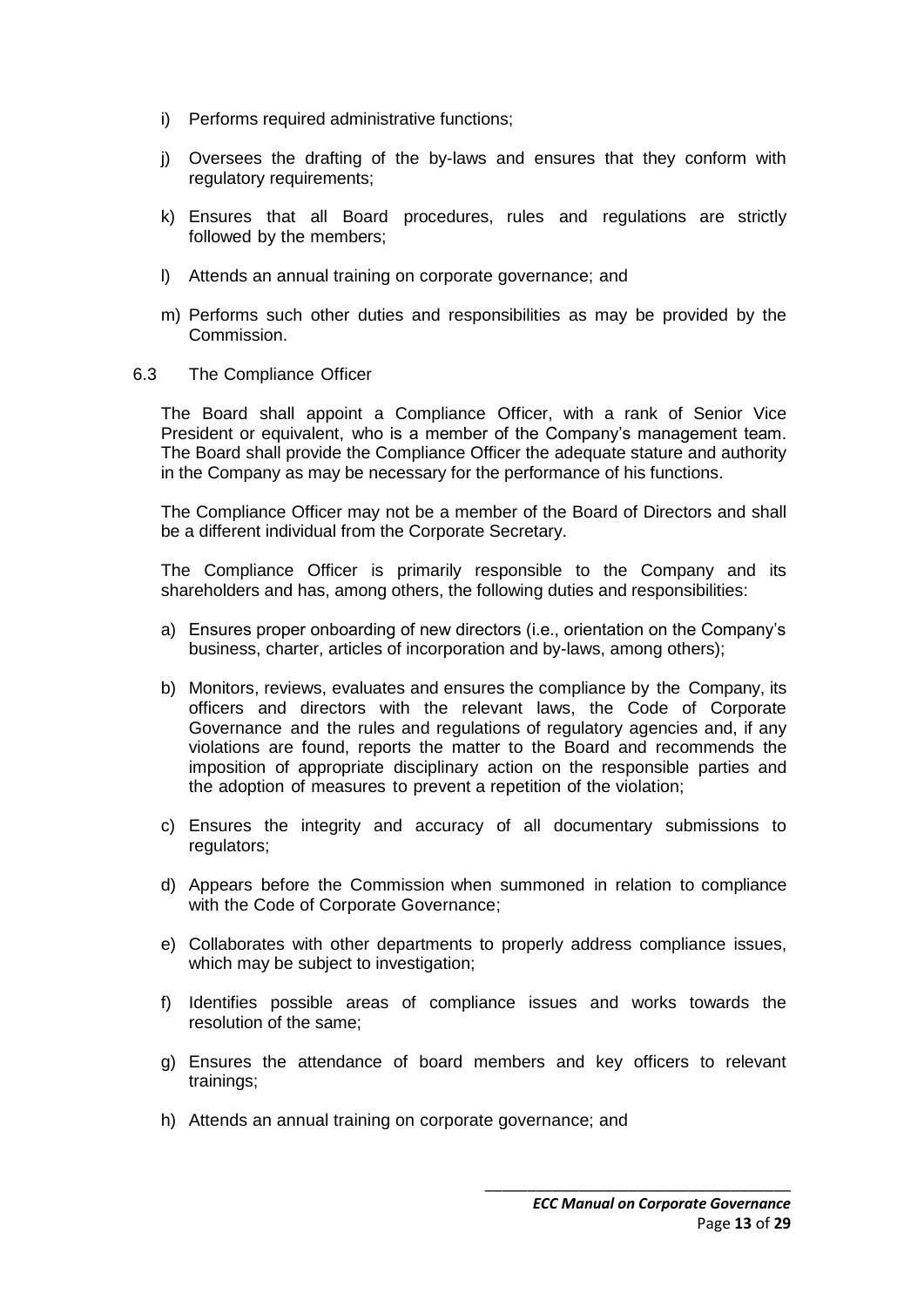i) Performs such other duties and responsibilities as may be provided by the Commission.

#### 6.4 The Chief Audit Executive

The Board may appoint a Chief Audit Executive (CAE), in the event that the size, risk profile and complexity of operations of the Company shall require such appointment. Once appointed, the Chief Audit Executive shall directly report to the Audit Committee and the Chief Executive Officer.

The Chief Audit Officer shall have the following responsibilities, among others:

- a) periodically review the internal audit charter and present it to senior management and the Board Audit Committee for approval;
- b) establish a risk-based internal audit plan, including policies and procedures, to determine the priorities for the internal audit activity consistent with the organization's goals;
- c) communicate the internal audit activities, plans, resource requirements and impact of resource limitations, as well as significant interim changes, to senior management and the Audit Committee for review and approval;
- d) spearhead the performance of the internal audit activity to ensure that the same adds value to the organization;
- e) report periodically to the Audit Committee on the performance of the internal audit activity relative to its plan; and
- f) present findings and recommendations to the Audit Committee and give advice to senior management and the Board on how to improve internal processes.
- 6.5 The Chief Risk Officer

The Board may appoint a Chief Risk Officer, in the event that the size, risk profile and complexity of operations of the Company shall require such appointment. Once appointed, the Chief Risk Officer shall manage the Risk Management System of the Company and shall act as the ultimate champion of Enterprise Risk Management (ERM). He shall have adequate authority, statute, resources and support to fulfill his responsibilities.

The Chief Risk Officer shall have the following functions, among others,

- a) supervise the entire ERM process and spearhead the development, implementation, maintenance and continuous improvement of ERM processes and documentation;
- b) communicate the top risks and status of implementation of risk management strategies and action plans to the appropriate Board Committee;
- c) collaborate with the CEO in updating and making recommendations to the Board Risk Oversight Committee;
- d) suggest ERM polices and related guidance, as may be necessary; and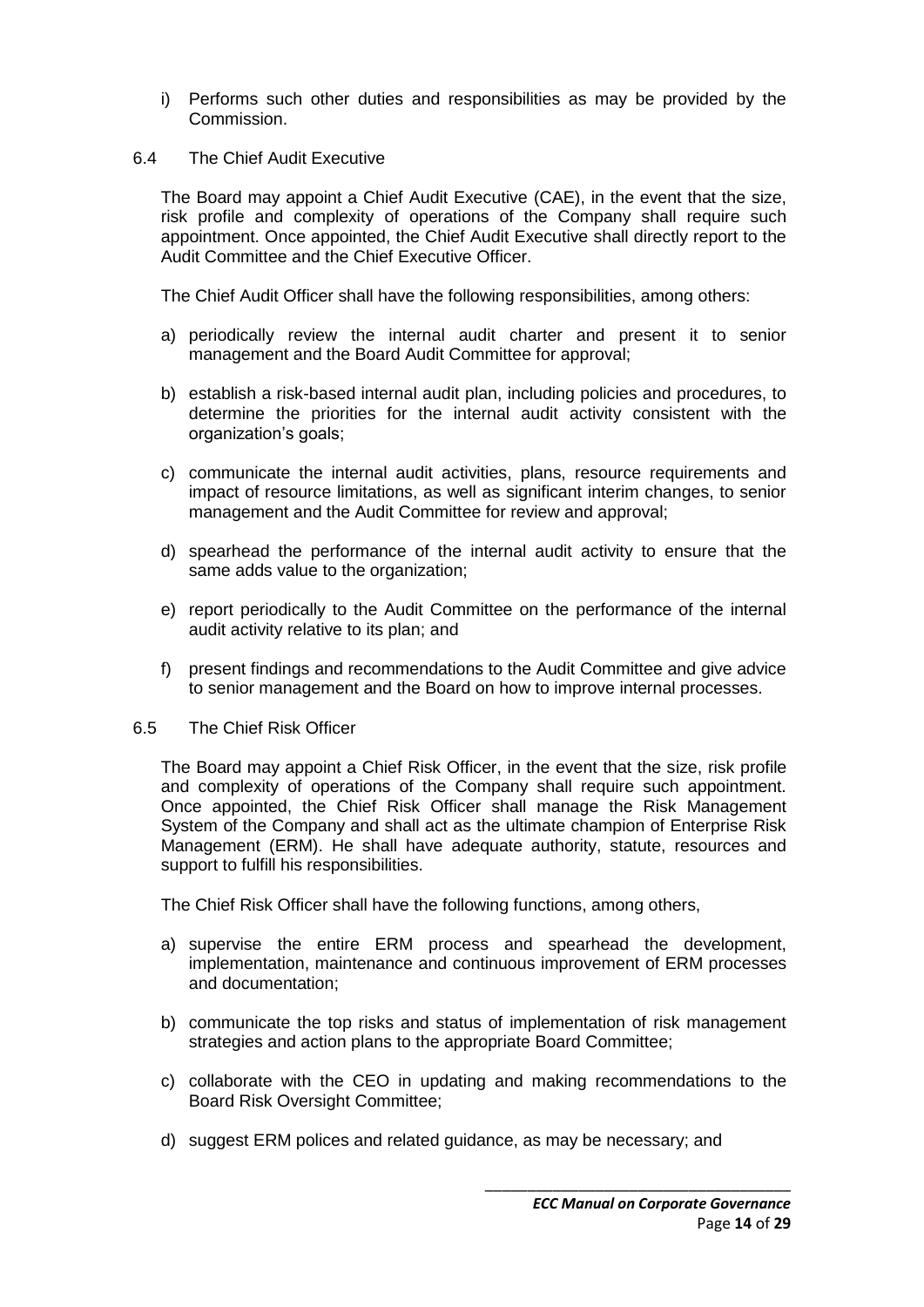e) provide insight on (i) performance of risk management processes; (ii) continuous review of risk measures reported to ensure effectiveness; and (iii) compliance with established risk policies and procedures.

# **Article 7: Board Committees**

The Board shall establish board committees that focus on specific board functions to aid in the optimal performance of its roles and responsibilities. Without limiting the generality of the duties and responsibilities of the various board committees under the By-Laws of the Company, the board committees of the Company shall additionally have the duties and responsibilities stated below.

- 7.1 Audit Committee
	- a) The Board shall establish an Audit Committee to enhance its oversight capability over the company's financial reporting, internal control system, internal and external audit processes, and compliance with applicable laws and regulations.
	- b) The committee shall be composed of at least three (3) appropriately qualified non-executive directors, the majority of whom, including the Chairman, shall be independent. All of the members of the committee must have relevant background, knowledge, skills, and/or experience in the areas of accounting, auditing, and finance.
	- c) The Audit Committee shall have the following duties and responsibilities, among others:
		- (i) Recommend the approval the Internal Audit Charter (IA Charter), which formally defines the role of Internal Audit and the audit plan as well as oversees the implementation of the IA Charter;
		- (ii) Through the Internal Audit (IA) Department, monitor and evaluate the adequacy and effectiveness of the Company's internal control system, integrity of financial reporting, and security of physical and information assets. Well-designed internal control procedures and processes that will provide a system of checks and balances shall be in place in order to (a) safeguard the company's resources and ensure their effective utilization, (b) prevent occurrence of fraud and other irregularities, (c) protect the accuracy and reliability of the company's financial data, and (d) ensure compliance with applicable laws and regulations;
		- (iii) Oversee the Internal Audit Department, and recommends the appointment and/or grounds for approval of an internal audit head or Chief Audit Executive. The Audit Committee shall also approve the terms and conditions for outsourcing internal audit services;
		- (iv) Establish and identify the reporting line of the Internal Auditor to enable him to properly fulfill his duties and responsibilities. For this purpose, he shall directly report to the Audit Committee;
		- (v) Review and monitor Management's responsiveness to the Internal Auditor's findings and recommendations;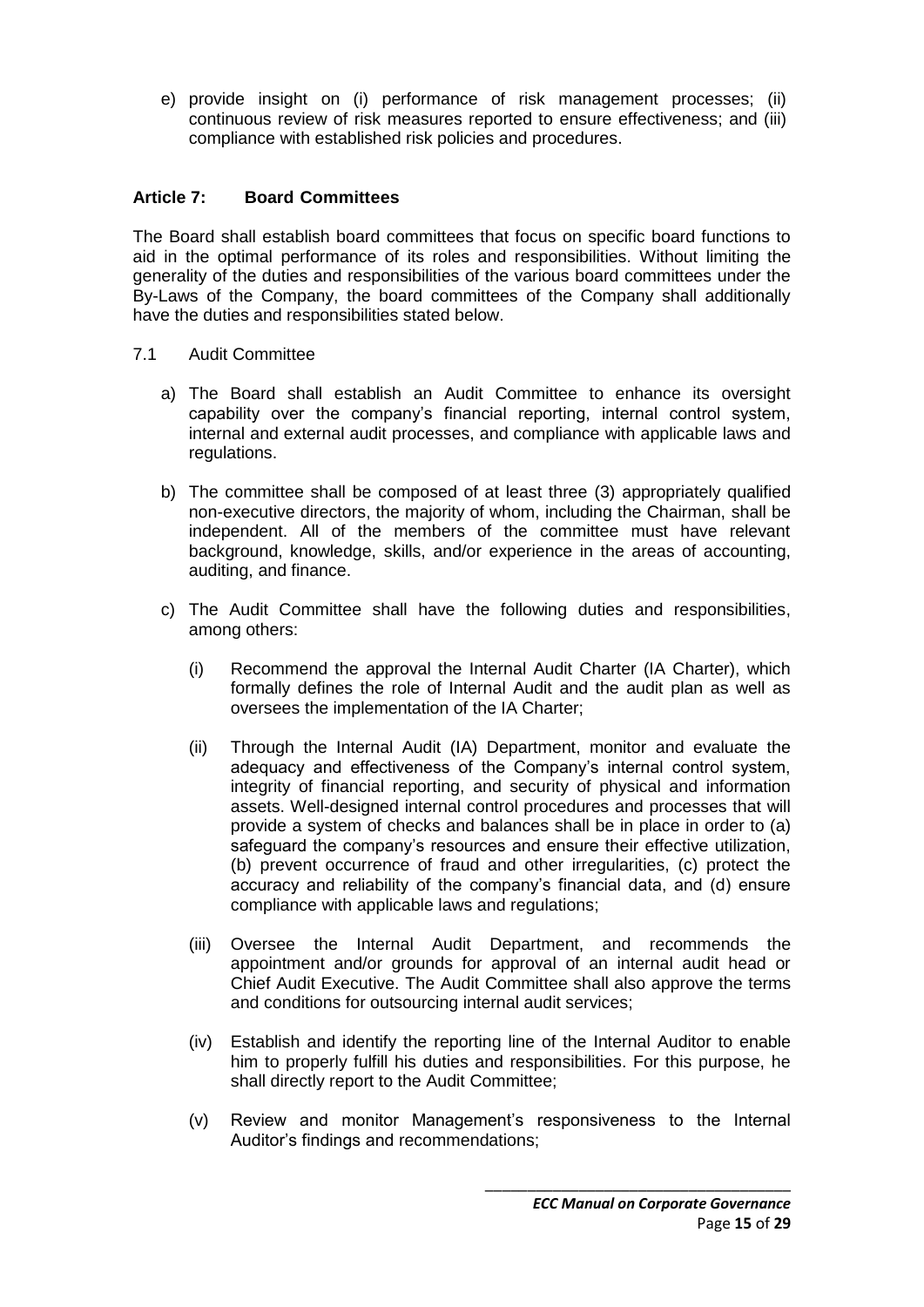- (vi) Prior to the commencement of the audit, discuss with the External Auditor the nature, scope and expenses of the audit, and ensure the proper coordination if more than one audit firm is involved in the activity to secure proper coverage and minimize duplication of efforts;
- (vii) Evaluate and determine the non-audit work, if any, of the External Auditor, and periodically review the non-audit fees paid to the External Auditor in relation to the total fees paid to him and to the Company's overall consultancy expenses. The committee shall disallow any non-audit work that will conflict with his duties as an External Auditor or may pose a threat to his independence. The non-audit work, if allowed, shall be disclosed in the Company's Annual Report and Annual Corporate Governance Report;
- (viii) Review and approve the Interim and Annual Financial Statements before their submission to the Board, with particular focus on the following matters:
	- Any change/s in accounting policies and practices
	- Areas where a significant amount of judgment has been exercised
	- Significant adjustments resulting from the audit
	- Going concern assumptions
	- Compliance with accounting standards
	- Compliance with tax, legal and regulatory requirements
- (ix) Review the disposition of the recommendations in the External Auditor's management letter;
- (x) Perform oversight functions over the Company's Internal and External Auditors. It shall ensure the independence of Internal and External Auditors, and that both auditors are given unrestricted access to all records, properties and personnel to enable them to perform their respective audit functions;
- (xi) Coordinate, monitor and facilitate compliance with laws, rules and regulations;
- (xii) Recommend to the Board the appointment, reappointment, removal and fees of the External Auditor, duly accredited by the Commission, who undertakes an independent audit of the Company, and provides an objective assurance on the manner by which the financial statements shall be prepared and presented to the stockholders.
- 7.2 If the Board decides that it is not necessary to have a separate Board Risk Oversight Committee and/or Related Party Transactions Committee, the Audit Committee shall perform the functions of said committees as follows:)
	- a) Risk Management
		- (i) Develop a formal enterprise risk management plan which contains the following elements: (a) common language or register of risks, (b) welldefined risk management goals, objectives and oversight, (c) uniform processes of assessing risks and developing strategies to manage prioritized risks, (d) designing and implementing risk management strategies, and (e) continuing assessments to improve risk strategies, processes and measures;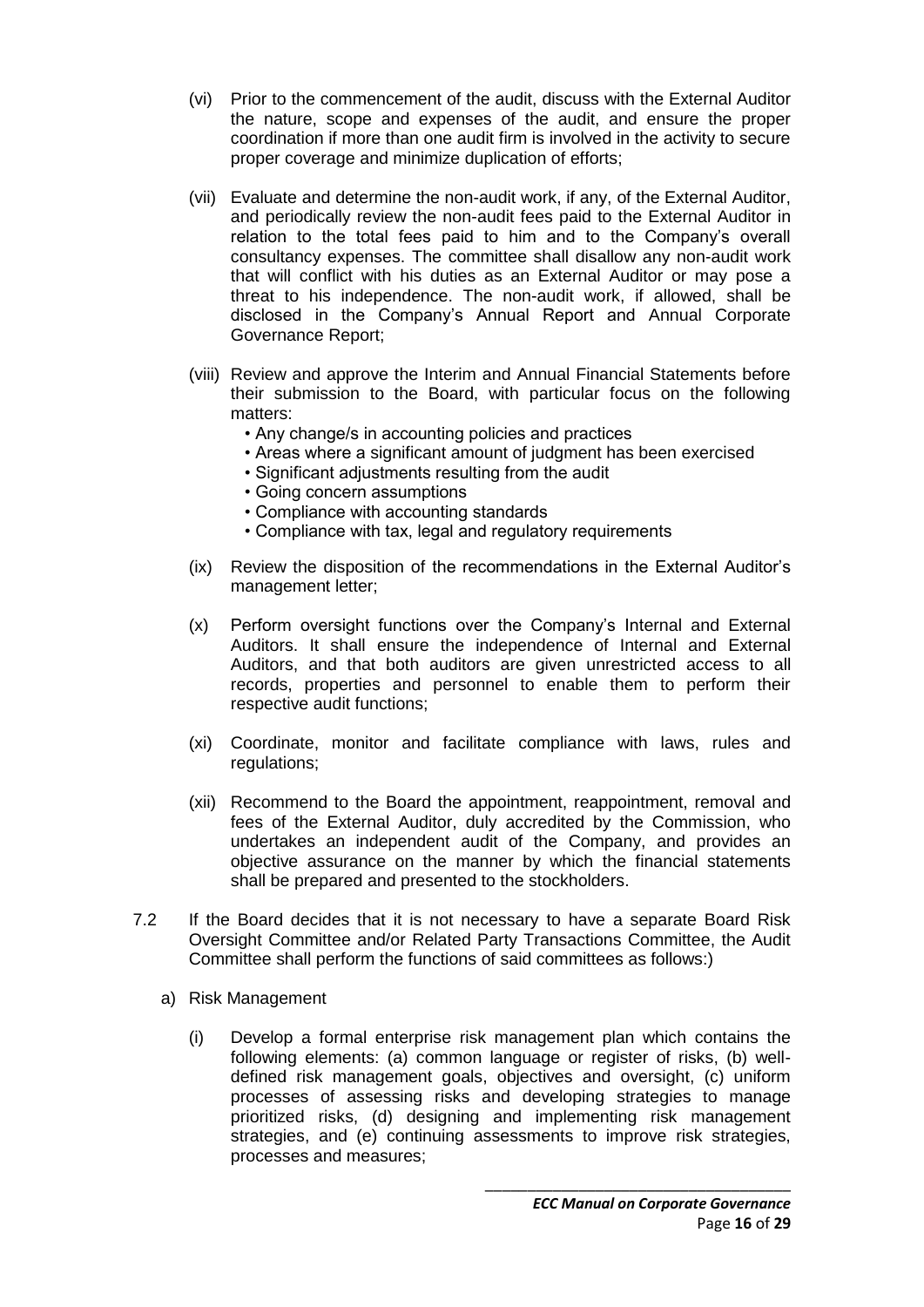- (ii) Oversee the implementation of the enterprise risk management plan and conduct regular discussions on the Company's prioritized and residual risk exposures based on regular risk management reports and assesses how the concerned units or offices are addressing and managing these risks;
- (iii) Evaluate the risk management plan to ensure its continued relevance, comprehensiveness and effectiveness. This Committee shall revisit defined risk management strategies, look for emerging or changing material exposures, and stay abreast of significant developments that seriously impact the likelihood of harm or loss;
- (iv) Advise the Board on its risk appetite levels and risk tolerance limits;
- (v) Review at least annually the Company's risk appetite levels and risk tolerance limits based on changes and developments in the business, the regulatory framework, the external economic and business environment, and when major events occur that are considered to have major impacts on the company;
- (vi) Assess the probability of each identified risk becoming a reality and estimate its possible significant financial impact and likelihood of occurrence. Priority areas of concern are those risks that are the most likely to occur and to impact the performance and stability of the corporation and its stakeholders;
- (vii) Provide oversight over Management's activities in managing credit, market, liquidity, operational, legal and other risk exposures of the corporation. This function shall include regularly receiving information on risk exposures and risk management activities from Management; and
- (viii) Report to the Board on a regular basis, or as deemed necessary, the company's material risk exposures, the actions taken to reduce the risks, and recommends further action or plans, as necessary.
- b) Related Party Transaction
	- (i) Evaluate on an ongoing basis existing relations between and among businesses and counterparties to ensure that all related parties are continuously identified, RPTs are monitored, and subsequent changes in relationships with counterparties (from non-related to related and vice versa) are captured. Related parties, RPTs and changes in relationships shall be reflected in the relevant reports to the Board and regulators/supervisors;
	- (ii) Evaluate all material RPTs to ensure that these are not undertaken on more favorable economic terms (e.g., price, commissions, interest rates, fees, tenor, collateral requirement) to such related parties than similar transactions with non-related parties under similar circumstances and that no corporate or business resources of the Company are misappropriated or misapplied, and to determine any potential reputational risk issues that may arise as a result of or in connection with the transactions. In evaluating RPTs, the Committee takes into account, among others, the following: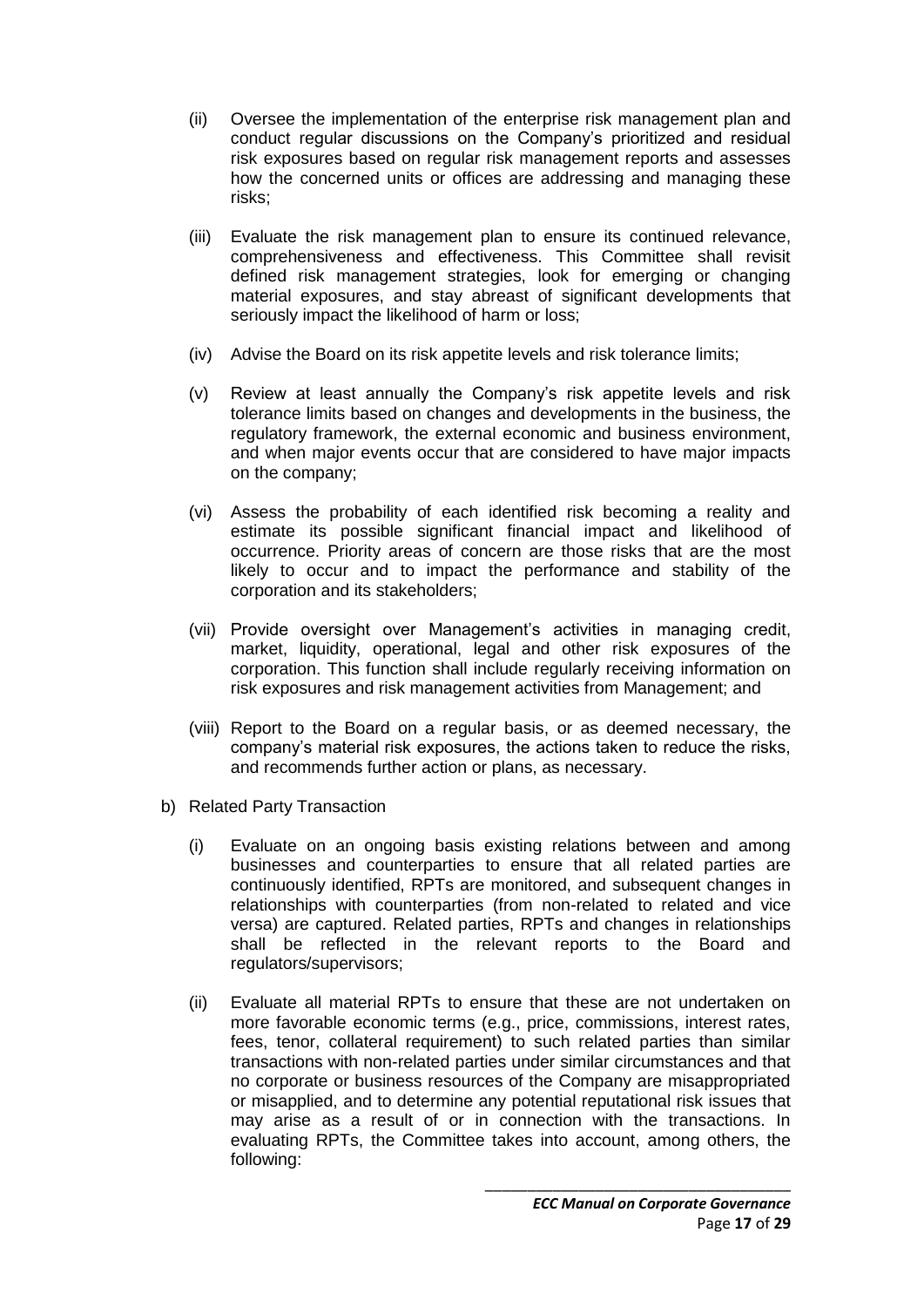- (1) The related party's relationship to the Company and interest in the transaction;
- (2) The material facts of the proposed RPT, including the proposed aggregate value of such transaction;
- (3) The benefits to the Company of the proposed RPT;
- (4) The availability of other sources of comparable products or services; and
- (5) An assessment of whether the proposed RPT is on terms and conditions that are comparable to the terms generally available to an unrelated party under similar circumstances. The Company shall have an effective price discovery system in place and exercise due diligence in determining a fair price for RPTs;
- (iii) Ensure that appropriate disclosure is made, and/or information is provided to regulating and supervising authorities relating to the Company's RPT exposures, and policies on conflicts of interest or potential conflicts of interest. The disclosure shall include information on the approach to managing material conflicts of interest that are inconsistent with such policies, and conflicts that could arise as a result of the Company's affiliation or transactions with other related parties;
- (iv) Report to the Board on a regular basis, the status and aggregate exposures to each related party, as well as the total amount of exposures to all related parties;
- (v) Ensure that transactions with related parties, including write-off of exposures are subject to a periodic independent review or audit process; and
- (vi) Oversee the implementation of the system for identifying, monitoring, measuring, controlling, and reporting RPTs, including a periodic review of RPT policies and procedures.
- 7.3 Corporate Governance (CG) Committee
	- a) The Board shall establish a Corporate Governance Committee that shall be tasked to assist the Board in the performance of its corporate governance responsibilities.
	- b) This Committee shall be composed of at least three (3) members, all of whom shall be independent directors, including the Chairman.
	- c) The Corporate Governance Committee shall assist the Board in ensuring compliance with, and proper observance of, corporate governance principles and practices. It has the following duties and functions, among others:
		- (i) Oversee the implementation of the corporate governance framework and periodically reviews the said framework to ensure that it remains appropriate in light of material changes to the Company's size, complexity and business strategy, as well as its business and regulatory environments.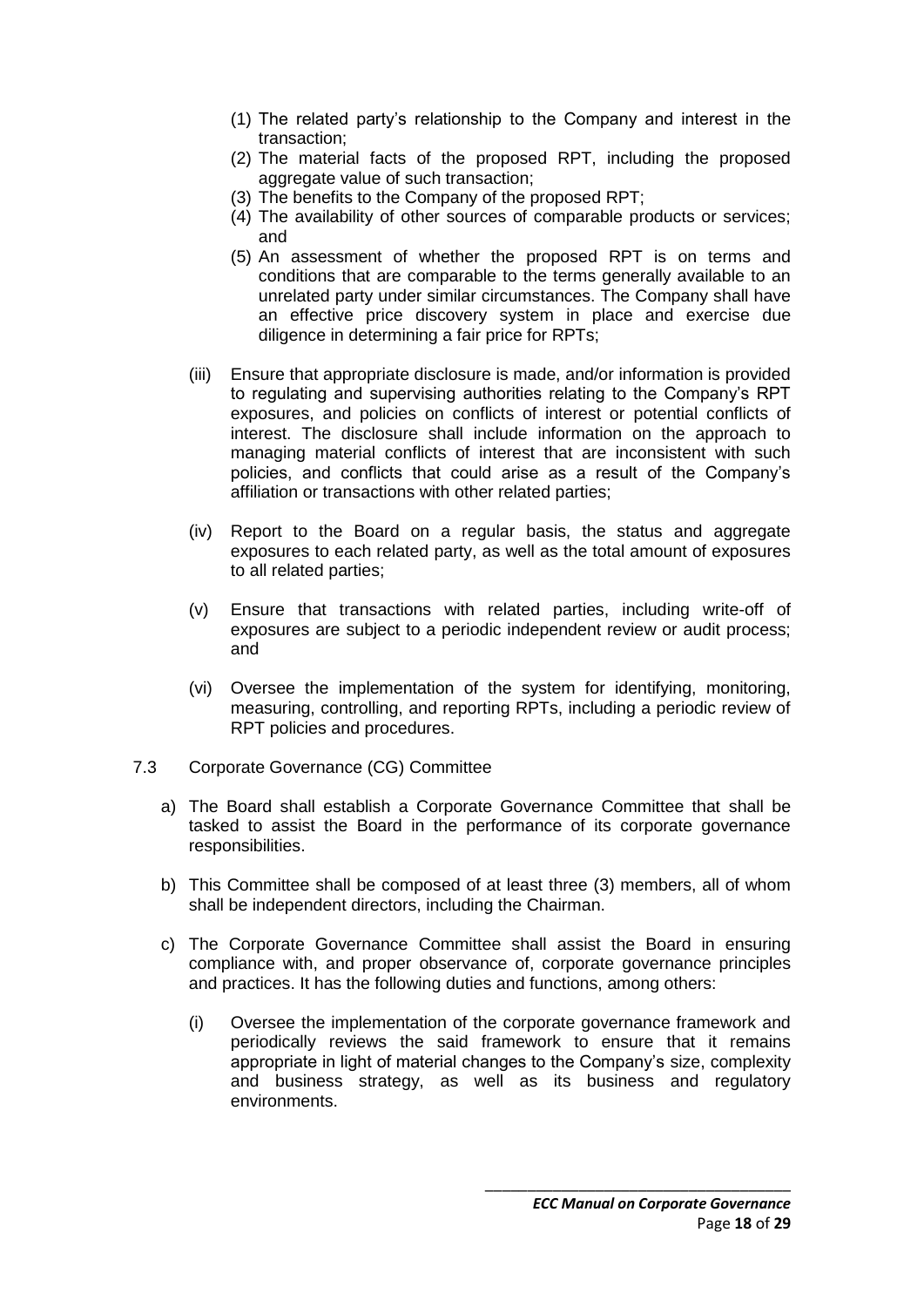- (ii) Oversee the periodic performance evaluation of the Board and its committees as well as executive management, and conducts an annual self-evaluation of its performance.
- (iii) Ensure that the results of the Board evaluation are shared, discussed, and that concrete action plans are developed and implemented to address the identified areas for improvement.
- (iv) Recommend continuing education/training programs for directors, assignment of tasks/projects to board committees, succession plan for the board members and senior officers, and remuneration packages for corporate and individual performance.
- (v) Adopt corporate governance policies and ensures that these are reviewed and updated regularly, and consistently implemented in form and substance.
- (vi) Propose and plan relevant trainings for the members of the Board.
- 7.4 Nomination and Remuneration Committee
	- a) The Board shall establish a Nomination and Remuneration Committee who shall determine the nomination and election process, as well as the remuneration of directors and officers of the Company.
	- b) This Committee shall be composed of at least three (3) members, all of whom shall be directors, and at least one (1) of whom shall be an independent director, who shall be the Chairman.
	- c) This Committee shall have the following functions:
		- (i) Determine the nomination and election process for the Company's directors and has the special duty of defining the general profile of board members that the Company may need and ensuring appropriate knowledge, competencies and expertise that complement the existing skills of the Board;
		- (ii) Establish a formal and transparent procedure to develop a policy for determining the renumeration of directors and officers that is consistent with the Company's culture and strategy as well as the business environment in which it operates;
		- (iii) Review and evaluate the qualifications of all persons nominated to the Board, including whether the nominees: (a) possess the knowledge, skills, experience, and, for non-executive directors, independence of mind given the responsibilities of the Board in light of the Company's business and risk profile; (b) have a record of integrity and good reputation; (c) have sufficient time to carry out the responsibilities of a director of the Company; and (d) have the ability to promote a smooth interaction between other members of the Board; and
		- (iv) Monitor the qualifications of the Board of Directors.
- 7.5 The Board may form additional committees, as needed, to assist it in performing its functions.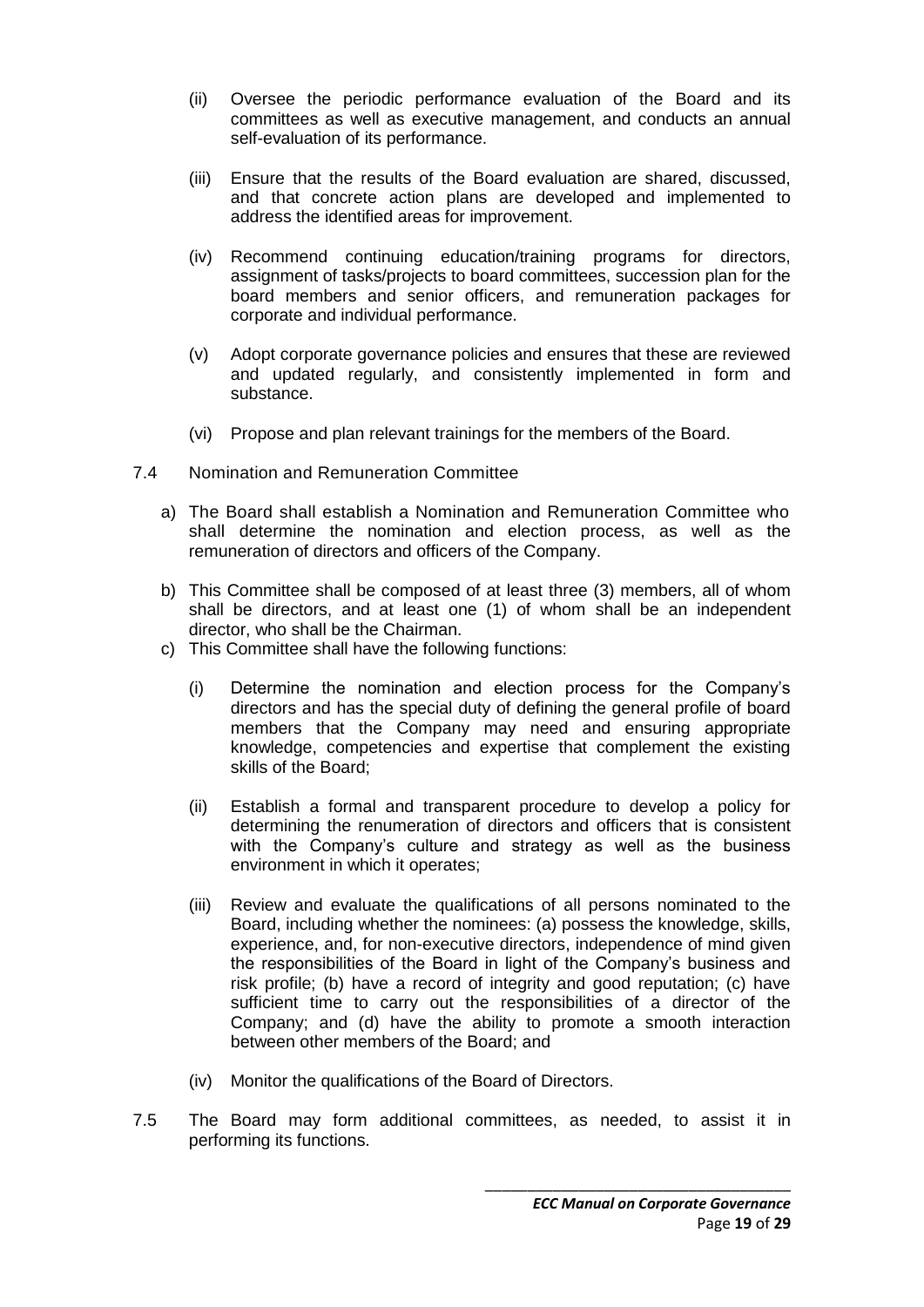#### 7.6 Committee Charters

All established committees shall have Committee Charters stating in plain terms their respective purposes, memberships, structures, operations, reporting processes, resources and other relevant information. The Charters shall provide the standards for evaluating the performance of the Committees, and shall be fully disclosed on the Company's website.

# **Article 8: Board Independence**

#### 8.1 Number of Independent Directors

The Board shall have at least three (3) independent directors, or such number as to constitute at least one-third of the members of the Board, whichever is higher.

8.2 Qualifications of Independent Directors

The Board shall ensure that its independent directors possess the necessary qualifications and none of the disqualifications for an independent director to hold the position.

An Independent Director refers to a person who, ideally:

- a) Is not, or has not been a senior officer or employee of the Company unless there has been a change in the controlling ownership of the Company;
- b) Is not, and has not been in the three (3) years immediately preceding the election, a director of the Company; a director, officer, employee of the Company's subsidiaries, associates, affiliates or related companies; or a director, officer, employee of the Company's substantial shareholders and its related companies;
- c) Has not been appointed in the Company, its subsidiaries, associates, affiliates or related companies as Chairman "Emeritus," "Ex-Officio" Directors/Officers or Members of any Advisory Board, or otherwise appointed in a capacity to assist the Board in the performance of its duties and responsibilities within three (3) years immediately preceding his election;
- d) Is not an owner of more than two percent (2%) of the outstanding shares of the Company, its subsidiaries, associates, affiliates or related companies;
- e) Is not a relative of a director, officer, or substantial shareholder of the Company or any of its related companies or of any of its substantial shareholders. For this purpose, relatives include spouse, parent, child, brother, sister and the spouse of such child, brother or sister;
- f) Is not acting as a nominee or representative of any director of the Company or any of its related companies;
- g) Is not a securities broker-dealer of listed companies and registered issuers of securities. "Securities broker-dealer" refers to any person holding any office of trust and responsibility in a broker-dealer firm, which includes, among others, a director, officer, principal stockholder, nominee of the firm to the Exchange, an associated person or salesman, and an authorized clerk of the broker or dealer;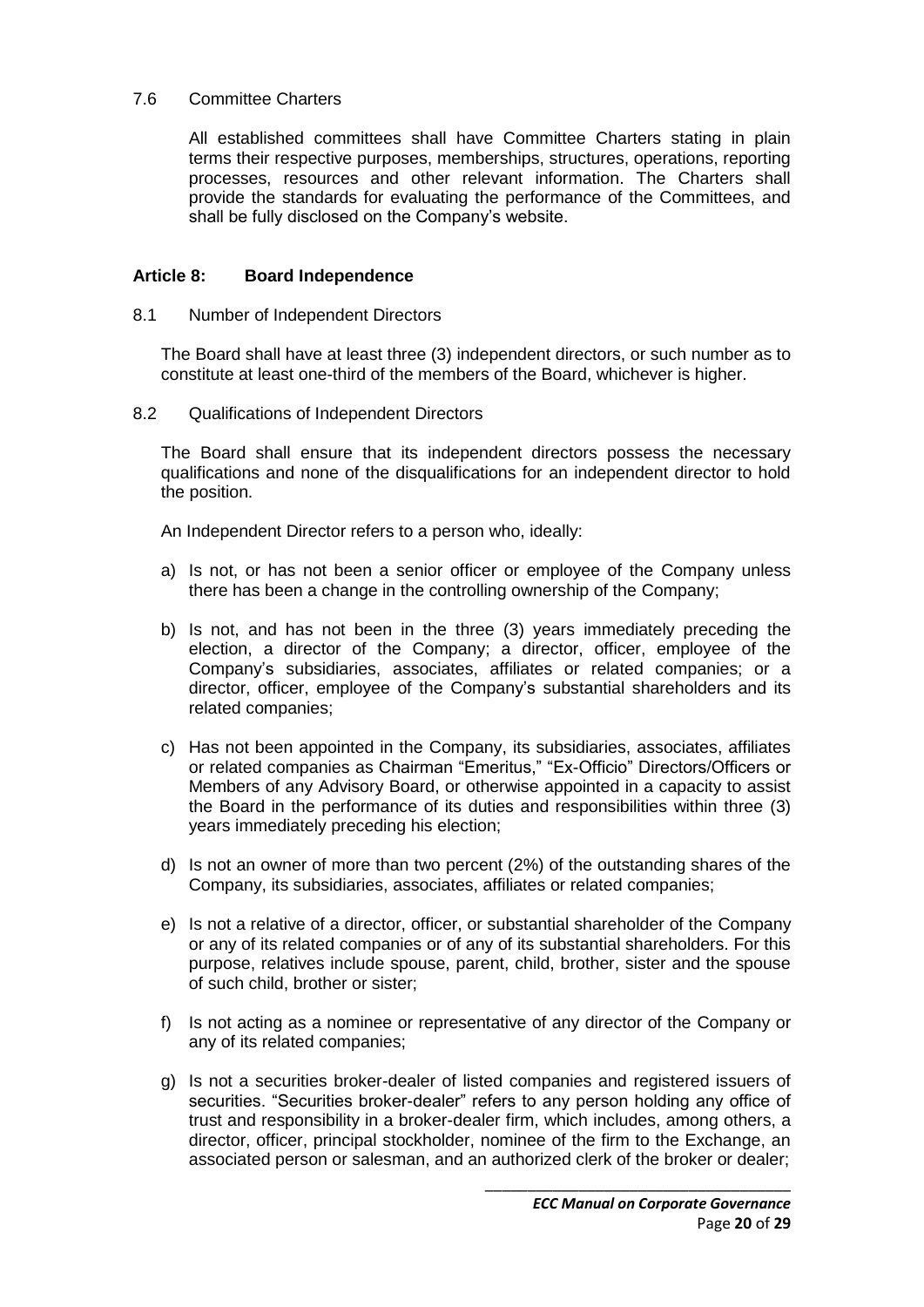- h) Is not retained, either in his personal capacity or through a firm, as a professional adviser, auditor, consultant, agent or counsel of the Company, any of its related companies or substantial shareholder, or is otherwise independent of Management and free from any business or other relationship within the three (3) years immediately preceding the date of his election;
- i) Does not engage or has not engaged, whether by himself or with other persons or through a firm of which he is a partner, director or substantial shareholder, in any transaction with the Company or any of its related companies or substantial shareholders, other than such transactions that are conducted at arm's length and could not materially interfere with or influence the exercise of his independent judgment;
- j) Is not affiliated with any non-profit organization that receives significant funding from the Company or any of its related companies or substantial shareholders; and
- k) Is not employed as an executive officer of another company where any of the Company's executives serve as directors.

Related companies, as used in this section, refer to (a) the Company's holding/parent company; (b) its subsidiaries; and (c) subsidiaries of its holding/parent company.

8.3 Term Limit of an Independent Director

The Board's independent directors shall serve for a maximum cumulative term of nine (9) years. After which, the independent director shall be perpetually barred from re-election as such in the Company, but may continue to qualify for nomination and election as a non-independent director. In the instance that a Company wants to retain an independent director who has served for nine (9) years, The Board shall provide meritorious justification/s and seek shareholders' approval during the annual shareholders' meeting.

8.4 Lead Independent Director

The Board shall designate a lead director among the independent directors, in the event the Chairman of the Board is not independent.

The Lead Independent Director shall have the following functions:

- a) Serve as an intermediary between the Chairman and the other directors when necessary;
- b) Covene and chair meetings of the non-executive directors; and
- c) Contribute to the performance evaluation of the Chairman, as may be required.

#### **Article 9: Assessing Board Performance**

a) The Board shall conduct an annual self-assessment of its performance, including the performance of the Chairman, individual members, and committees, provided, that, every three years, the Company shall engage a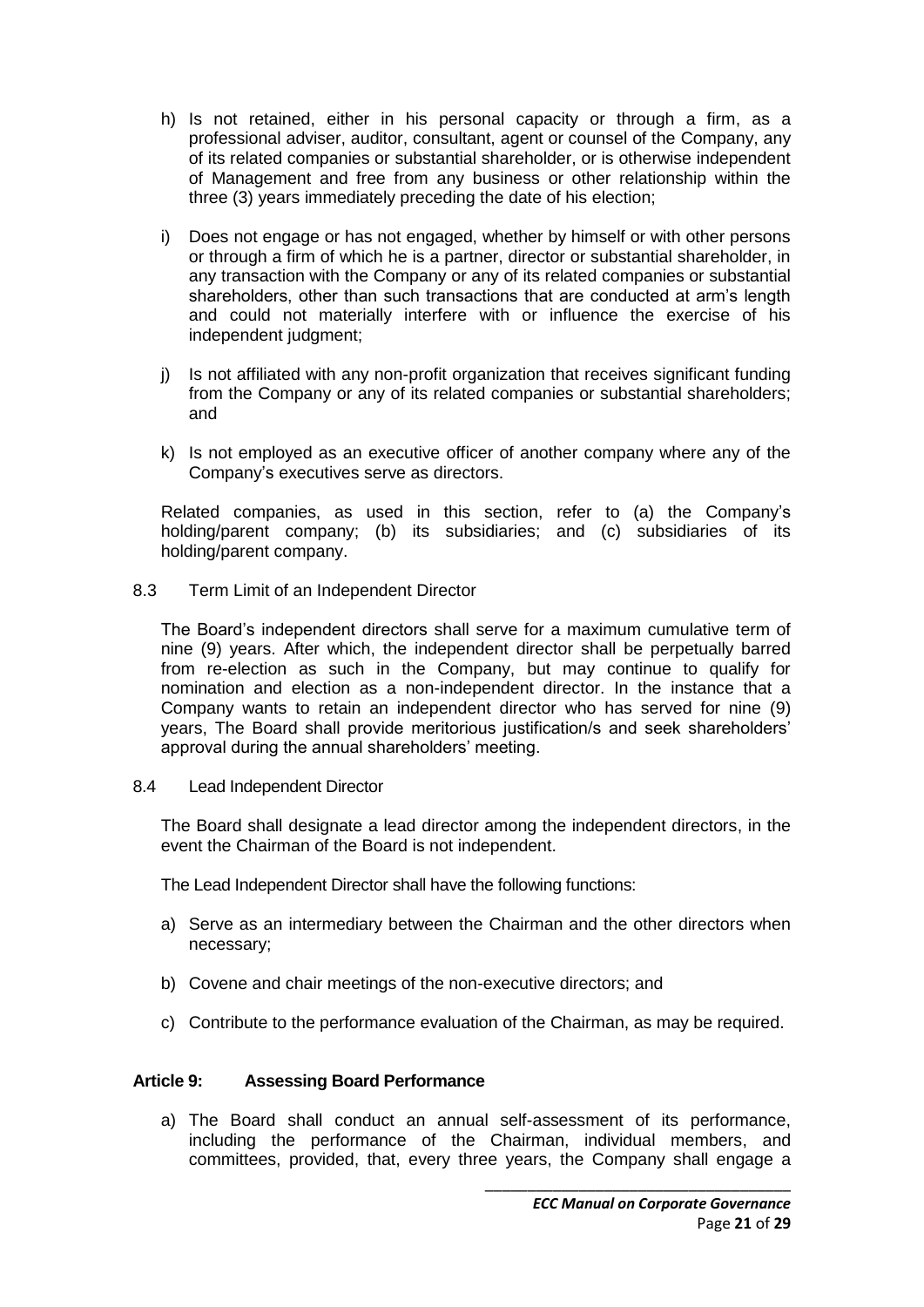third party external facilitator to support the Board in the conduct of the assessments.

b) The Board shall have in place a system that provides, at the minimum, criteria and process to determine the performance of the Board, the individual directors, and committees, and such system shall allow for a feedback mechanism from the shareholders. The criteria, process, and results of the assessment shall be disclosed to the shareholders and stakeholders through the appropriate disclosures with the SEC and the PSE, and will be made available in the website of the Company.

#### **Article 10: Strengthening Board Ethics**

- a) The Board shall adopt a Code of Business Conduct and Ethics, which would provide standards for professional and ethical behavior, as well as articulate acceptable and unacceptable conduct and practices in internal and external dealings. The Code shall be properly disseminated to the Board, senior management and employees. It shall also be disclosed and made available to the public through the Company website.
- b) The Board shall ensure the proper and efficient implementation and monitoring of compliance with the Code of Business Conduct and Ethics and internal policies.

#### **Article 11: Company Disclosure Policies and Procedures**

- a) The Board shall establish corporate disclosure policies and procedures to ensure a comprehensive, accurate, reliable and timely report to shareholders and other stakeholders that gives a fair and complete picture of a company's financial condition, results and business operations.
- b) The Company shall implement a policy requiring all directors and officers to disclose/report to the Company any dealings in the Company's shares within three (3) business days from the commencement of such dealings.
- c) The Board shall fully disclose all relevant and material information on individual board members and key executives to evaluate their experience and qualifications, and assess any potential conflicts of interest that might affect their judgment.
- d) The Company shall provide a clear disclosure of its policies and procedure for setting Board and executive remuneration, as well as the level and mix of the same in the Annual Corporate Governance Report. Also, the Company shall disclose the remuneration on an individual basis, including termination and retirement provisions.
- e) The Company shall disclose its policies governing Related Party Transactions (RPTs) and other unusual or infrequently occurring transactions in their Manual on Corporate Governance. The material or significant RPTs reviewed and approved during the year shall be disclosed in its Annual Corporate Governance Report.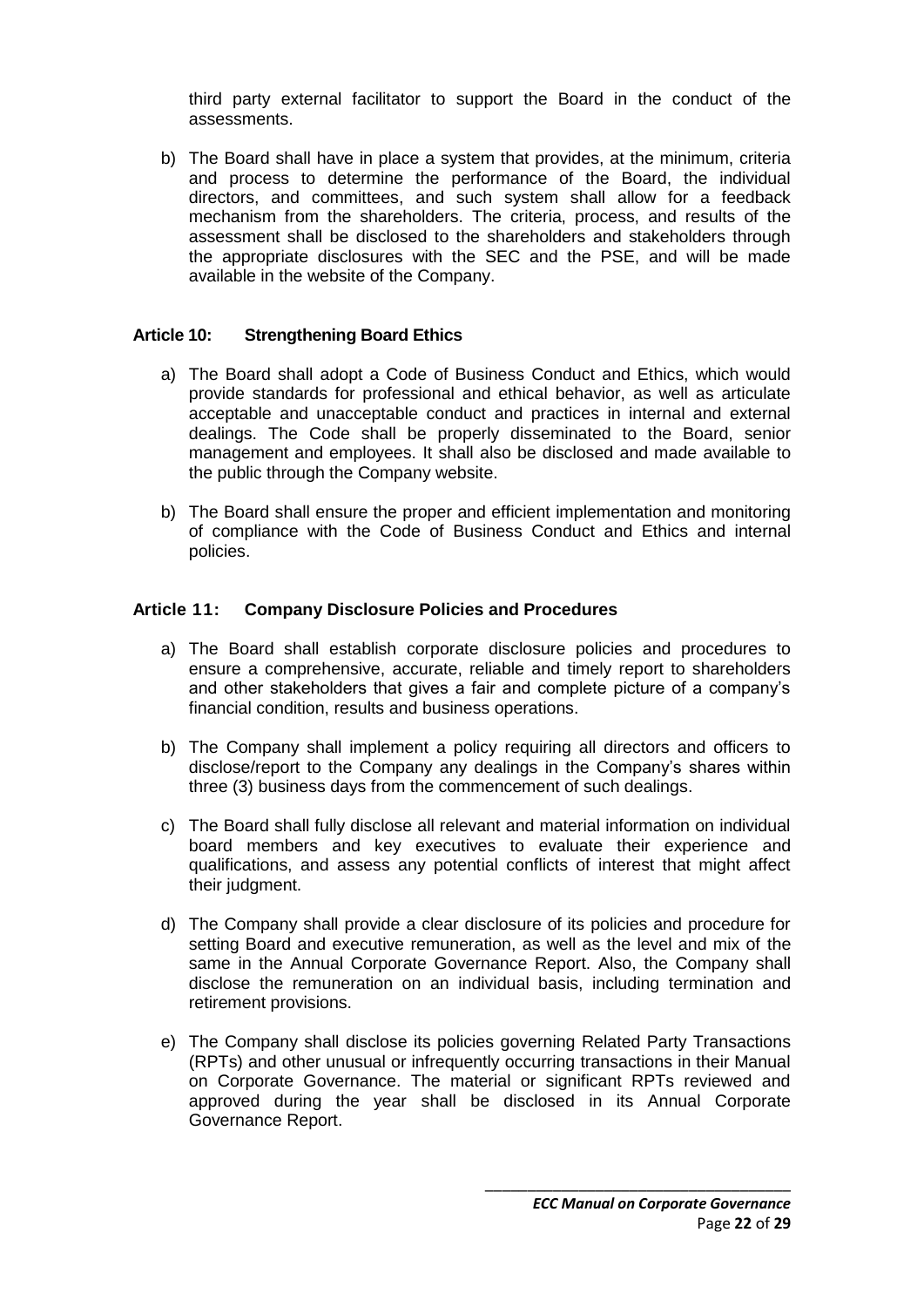- f) The Company shall make a full, fair, accurate and timely disclosure to the public of every material fact or event that occurs, particularly on the acquisition or disposal of significant assets, which could adversely affect the viability or the interest of its shareholders and other stakeholders. Moreover, the Board of the Company shall appoint an independent party to evaluate the fairness of the transaction price on the acquisition or disposal of assets.
- g) The Company's corporate governance policies, programs and procedures shall be contained in its Manual on Corporate Governance, which shall be submitted to the regulators and posted on the Company's website.

# **Article 12: External Auditor's Independence and Improving Audit Quality**

- a) The Audit Committee shall have a robust process for approving and recommending the appointment, reappointment, removal, and fees of the external auditor. The appointment, reappointment, removal, and fees of the external auditor shall be recommended by the Audit Committee, approved by the Board and ratified by the shareholders. In the event of change or removal of the external auditor, the reasons for removal or change shall be disclosed to the regulators and the public through the Company website and required disclosures, and its annual and current reports. The report shall include a discussion of any disagreement between him and the Company on accounting principles or practices, financial disclosures or audit procedures which the former auditor and the Company failed to resolve satisfactorily. A preliminary copy of the said report shall be given by the Company to the external auditor before its submission.
- b) The Audit Committee Charter shall include the Audit Committee's responsibility on assessing the integrity and independence of external auditors and exercising effective oversight to review and monitor the external auditor's independence and objectivity and the effectiveness of the audit process, taking into consideration relevant Philippine professional and regulatory requirements. The Charter shall also contain the Audit Committee's responsibility on reviewing and monitoring the external auditor's suitability and effectiveness on an annual basis.
- c) The Company shall disclose the nature of non-audit services performed by its external auditor in the Annual Report to deal with the potential conflict of interest. The Audit Committee shall be alert for any potential conflict of interest situations, given the guidelines or policies on non-audit services, which could be viewed as impairing the external auditor's objectivity.
- d) Management shall formulate, under the supervision of the Audit Committee, the rules and procedures on financial reporting and internal control in accordance with the following guidelines:
	- (i) The extent of its responsibility in the preparation of the financial statements of the Company, with the corresponding delineation of the responsibilities that pertain to the external auditor, shall be clearly explained;
	- (ii) An effective system of internal control that will ensure the integrity of the financial reports and protection of the assets of the Company for the benefit of the stockholders and other stakeholders;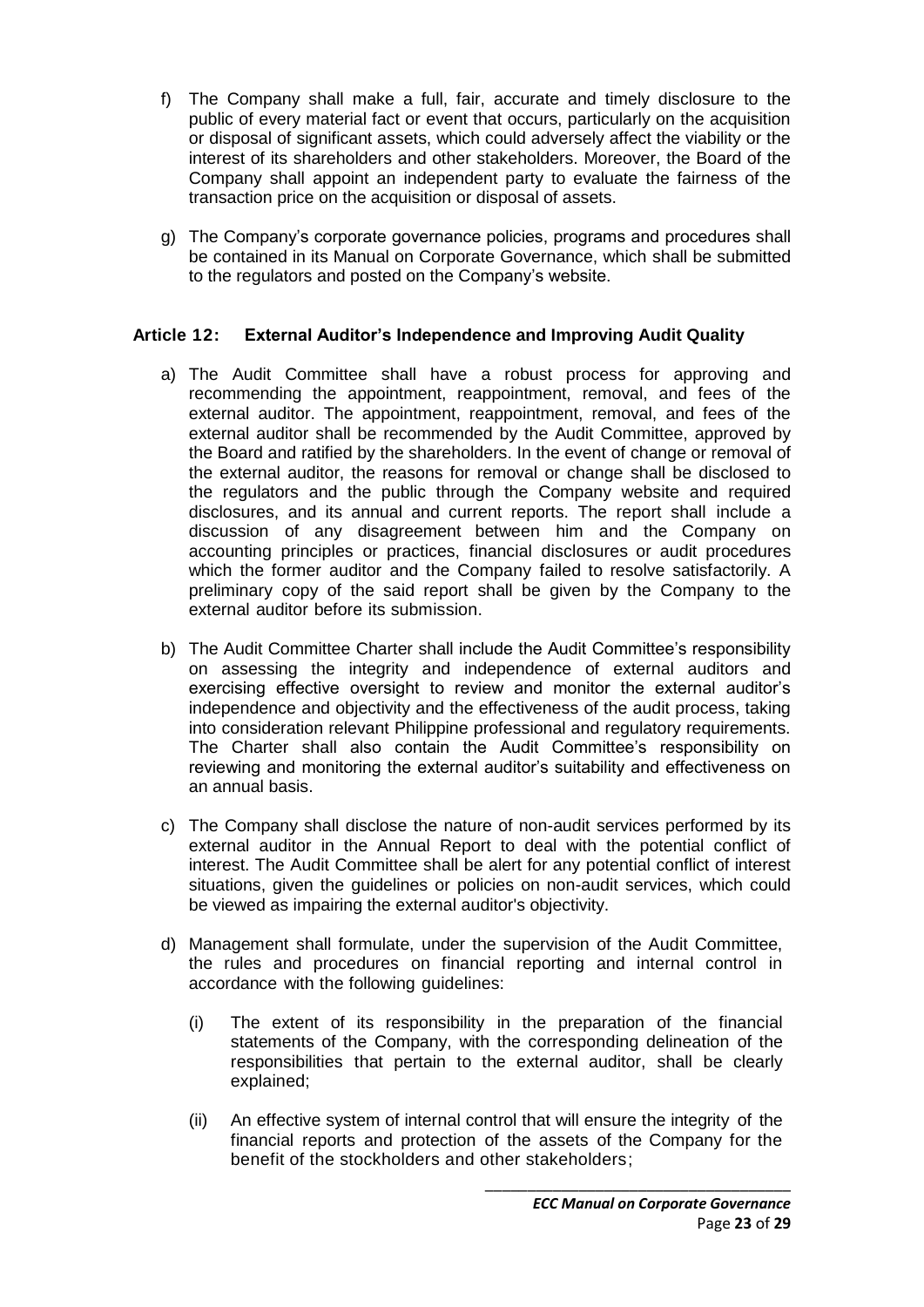- (iii) On the basis of the approved audit plans, internal audit examinations shall cover, at the minimum, the evaluation of the adequacy and effectiveness of controls that cover the Company's governance, operations and information systems, including the reliability and integrity of financial and operational information, effectiveness and efficiency of operations, protection of assets, and compliance with contracts, laws, rules and regulations;
- (iv) The Company shall consistently comply with the financial reporting requirements of the Commission;
- (v) The external auditor shall be rotated or changed every five (5) years or earlier, or the signing partner of the external auditing firm assigned to the Company, shall be changed with the same frequency.
- (vi) The Internal Auditor shall submit to the Audit Committee and Management an annual report on the internal audit department's activities, responsibilities and performance relative to the audit plans and strategies as approved by the Audit Committee. The annual report shall include significant risk exposures, control issues and such other matters as may be needed or requested by the Board and Management. The Internal Auditor shall certify that he conducts his activities in accordance with the International Standards on the Professional Practice of Internal Auditing. If he does not, he shall disclose to the Board and Management he reasons why he has not fully complied with the said standards.

# **Article 13: Non-Financial and Sustainability Reporting**

The Board shall have a clear and focused policy on the disclosure of non-financial information, with emphasis on the management of economic, environmental, social and governance (EESG) issues of its business, which underpin sustainability. The Company shall adopt a globally recognized standard/framework in reporting sustainability and non-financial issues.

The Company shall disclose to all shareholders and other stakeholders its strategic and operational objectives and their impact to a range of sustainability issues.

#### **Article 14: Comprehensive and Cost-Efficient Access to Relevant Information**

- a) The Company shall include media and analysts' briefings as channels of communication to ensure the timely and accurate dissemination of public, material and relevant information to its shareholders and other investors.
- b) The Company shall have a strategic and well-organized channel for reporting. These communication channels can provide timely and up-to-date information relevant to investors' decision-making, as well as to other interested stakeholders.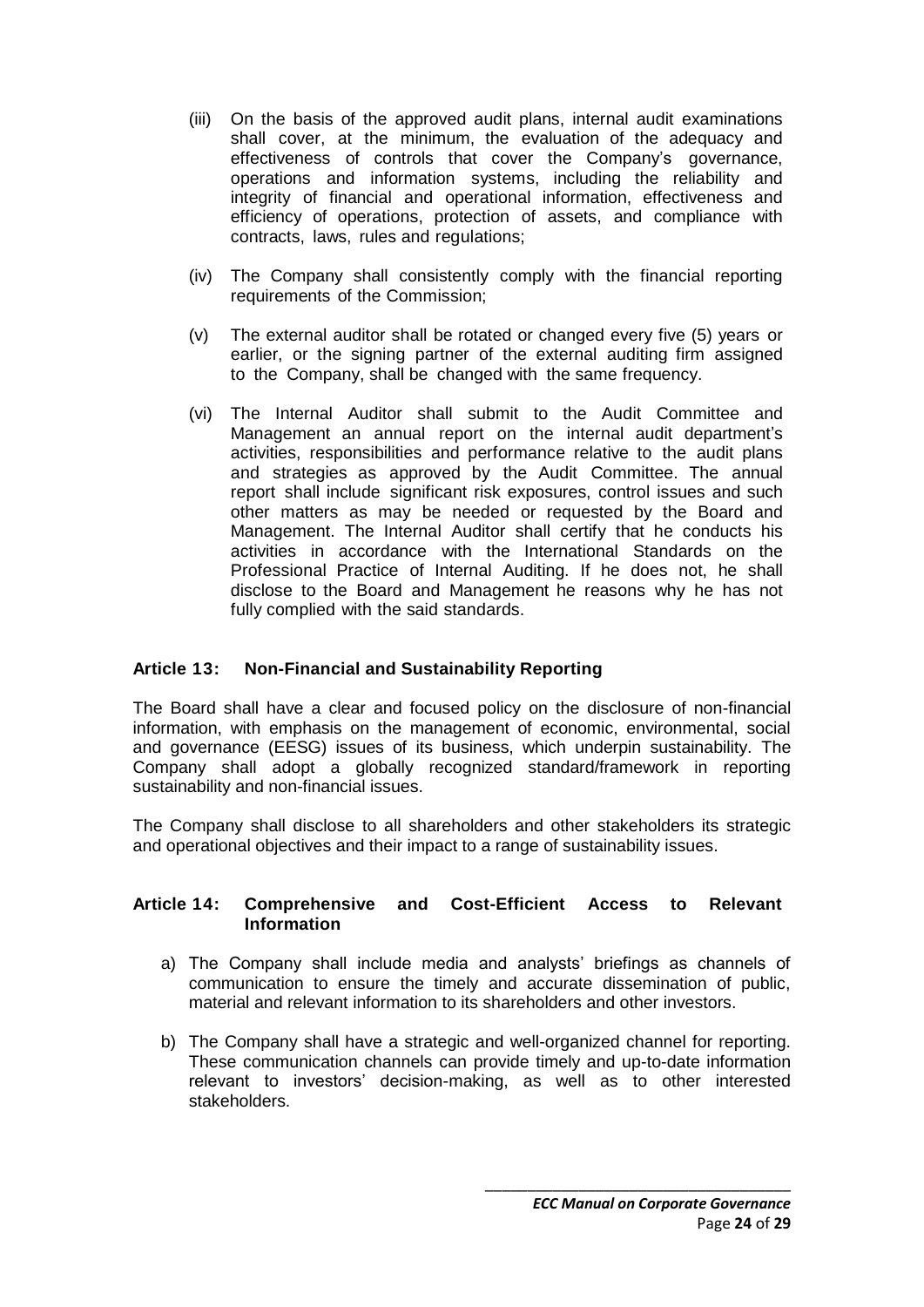#### **Article 15: Internal Control System and Enterprise Risk Management Framework**

- 15.1 Internal Control System
	- a) The Company shall maintain an adequate and effective internal control system and an enterprise risk management framework in the conduct of its business, taking into account its size, risk profile and complexity of operations.
	- b) The Company shall maintain an independent internal audit function that provides an independent and objective assurance, and consulting services designed to add value and improve the company's operations.
	- c) The Board may appoint a qualified Chief Audit Executive (CAE) in the event that the Company's size, risk profile and complexity of operations shall require such appointment. The CAE shall oversee and be responsible for the internal audit activity of the organization, including that portion that is outsourced to a third party service provider. In case of a fully outsourced internal audit activity, a qualified independent executive or senior management personnel shall be assigned the responsibility for managing the fully outsourced internal audit activity.
	- d) The internal control environment of the Company consists of (a) the Board which ensures that the Company is properly and effectively managed and supervised; (b) a Management that actively manages and operates the Company in a sound and prudent manner; (c) the organizational and procedural controls supported by effective management information and risk management reporting systems; and (d) an independent audit mechanism to monitor the adequacy and effectiveness of the Company's governance, operations, and information systems, including the reliability and integrity of financial and operational information, the effectiveness and efficiency of operations, the safeguarding of assets, and compliance with laws, rules, regulations and contracts. The minimum internal control mechanisms for the performance of the Board's oversight responsibility may include:
		- (i) Definition of the duties and responsibilities of the CEO who is ultimately accountable for the Company's organizational and operational controls;
		- (ii) Selection of the person who possesses the ability, integrity and expertise essential for the position of CEO;
		- (iii) Evaluation of proposed senior management appointments;
		- (iv) Selection and appointment of qualified and competent management officers; and
		- (v) Review of the Company's human resource policies, conflict of interest situations, compensation program for employees, and management succession plan.
	- e) The Company shall establish an internal audit system that can reasonably assure the Board, Management and stockholders that its key organizational and operational controls are faithfully complied with. The Board may appoint an Internal Auditor to perform the audit function, and may require him to report to a level in the organization that allows the internal audit activity to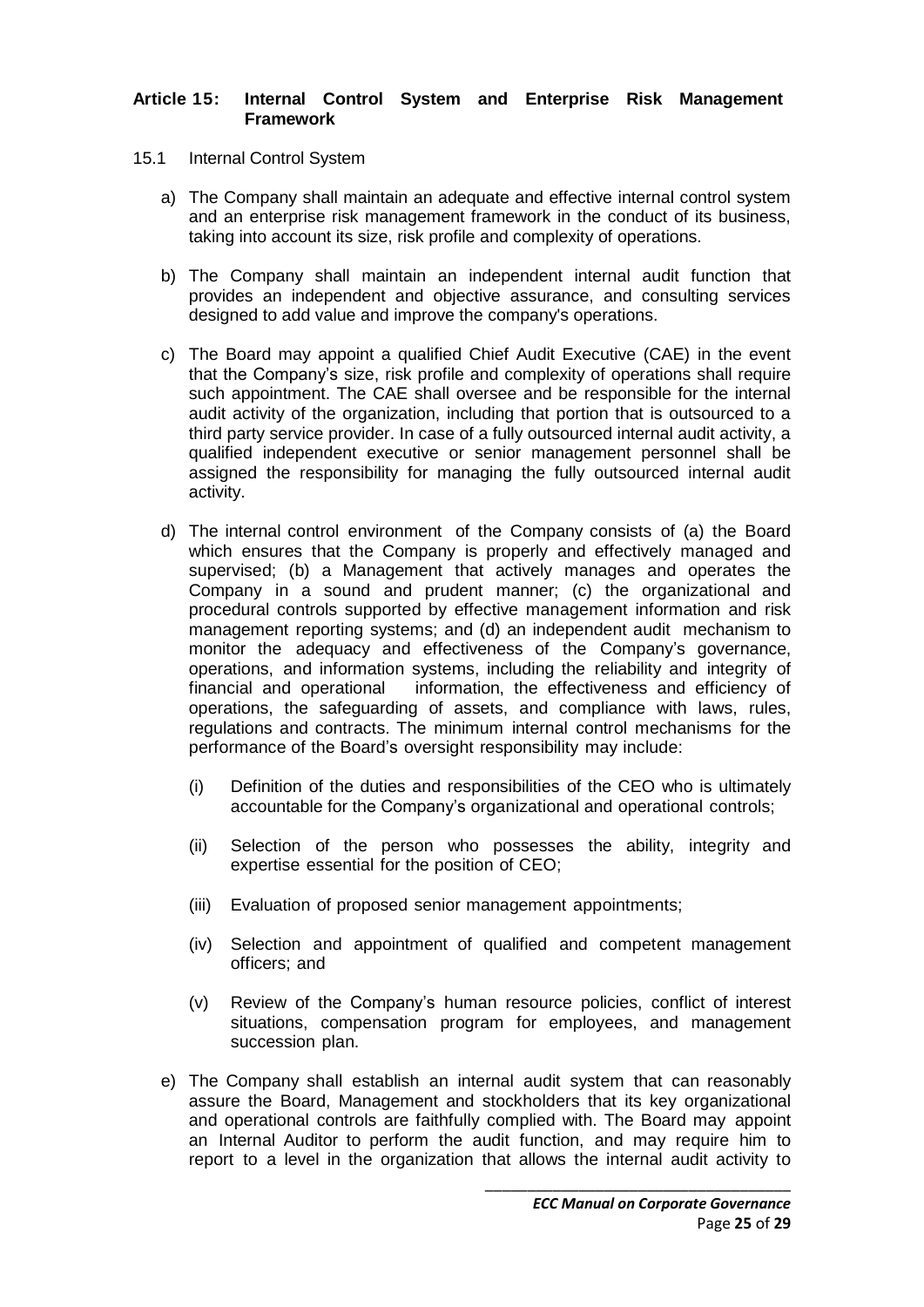fulfill its mandate. The Internal Auditor shall be guided by the International Standards on Professional Practice of Internal Auditing.

15.2 Risk Management Function

The risk management function of the Company shall involve the following activities, among others:

- a) Define a risk management strategy;
- b) Identify and analyze key risks exposure relating to economic, environmental, social and governance (EESG) fctors and the achievement of the organization's strategic objectives;
- c) Evaluate and categorize each identified risk using the predefined risk categories and parameters of the Company;
- d) Establish a risk mitigation plan for the most important risks to the company, as defined by the risk management strategy;
- e) Communicate and report significant risk exposures including business risks, control issues and risk mitigation plan to the relevant Board Committee; and
- f) Monitor and evaluate the effectiveness of the risk management processes of the Company.

#### **Article 16: Stockholders' Rights**

- a) The Board shall ensure that basic shareholder rights are disclosed, not only in the Manual on Corporate Governance, but also on the Company website.
- b) The Board shall respect the rights of the stockholders as provided for in the Corporation Code, except as provided in the Articles of Incorporation of the Company, namely:
	- (i) Right to vote on all matters that require their consent or approval pursuant to the relevant provisions of the Corporation Code, as well as the Articles of Incorporation, By-Laws and all resolutions adopted by the Board;
	- (ii) Right to inspect corporate books and records, provided that, such right may be denied by the Board if the requesting stockholder improperly used information secured from prior examination, or is not acting in good faith, or does not have a legitimate purpose for inspecting the records, or if the Board determines it necessary to safeguard the rights and legitimate interest of the Company such as when the records to be inspected contain sensitive or confidential information or are covered by a confidentiality or non-disclosure obligation which will be breached by the Company if such records were made available for inspection;
	- (iii) Right to information which is required to be disclosed by the Company pursuant to the Corporation Code or Securities Regulation Code;
	- (iv) The Board shall give the stockholders, including the minority and foreign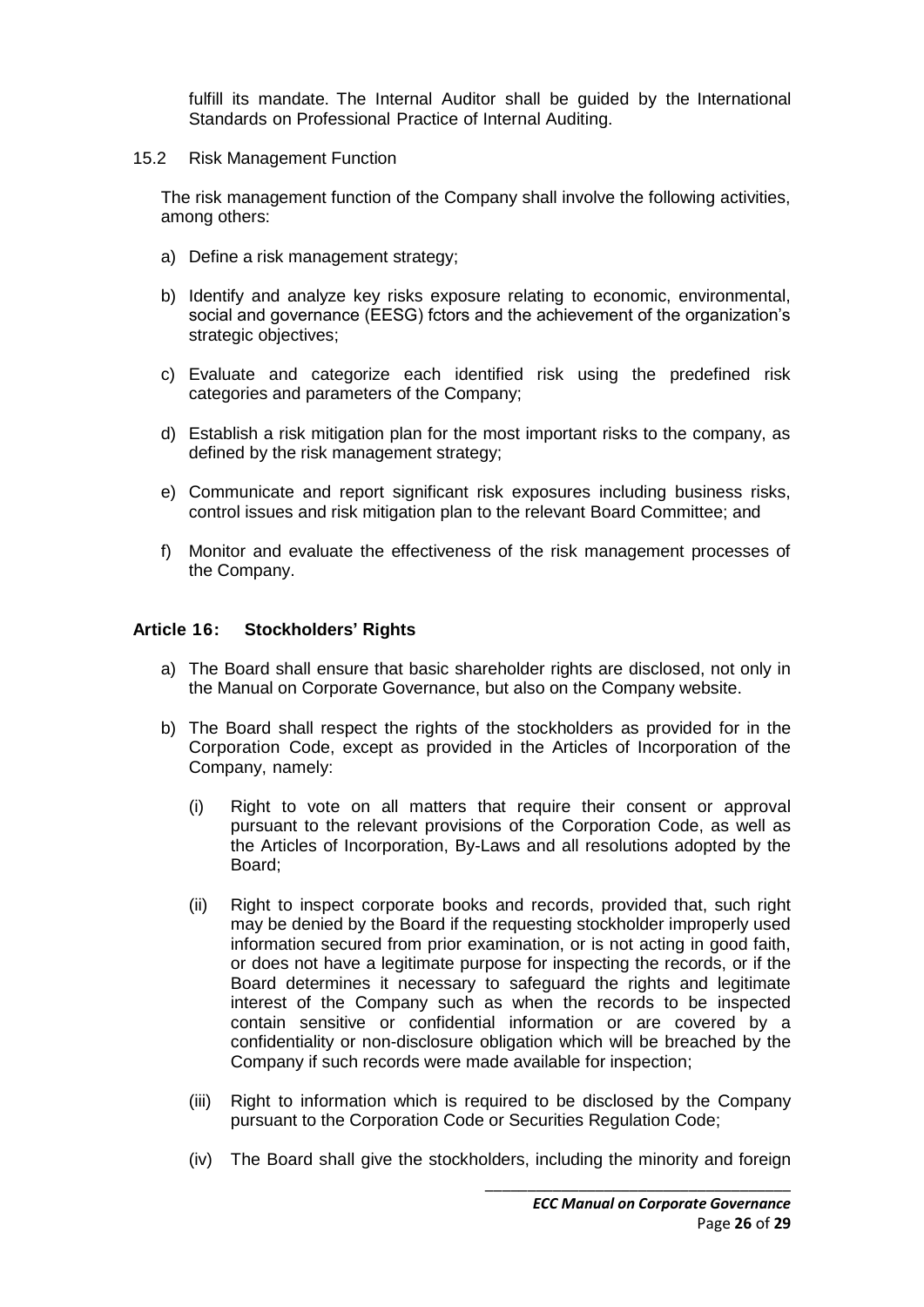stockholders, the right to propose the holding of meetings and the items for discussion in the agenda that relate directly to the business of the Company.

- (v) Right to dividends subject to the provisions of the Corporation Code, as well as the Articles of Incorporation, By-Laws and all resolutions adopted by the Board; and
- (vi) Appraisal right in the instances provided for under Section 42 (investment of corporate funds in another Company or business unless the investment is reasonably necessary to accomplish the primary purpose of the Company) and Section 81 (amendment of articles of incorporation which has the effect of changing or restricting rights of stockholders or class of shares, or authorizing preferences superior to those of outstanding shares of any class, or shortening or extending the term of corporate existence; sale, lease, exchange, mortgage, pledge or disposition of all or substantially all of the corporate property and assets; and merger or consolidation) and in the manner provided under Section 82 of the Corporation Code.
- c) The Board shall be transparent and fair in the conduct of the annual and special stockholders' meetings of the Company. The stockholders are to be encouraged to personally attend such meetings. If they cannot attend, they shall be apprised ahead of time of their right to appoint a proxy. Subject to the requirements of the by- laws, the exercise of that right shall not be unduly restricted and any doubt about the validity of a proxy shall be resolved in the stockholder's favor.
- d) It is the duty of the Board to promote the rights of the stockholders, remove impediments to the exercise of those rights and provide an adequate avenue for them to seek timely redress for breach of their rights.
- e) The Board shall take the appropriate steps to remove excessive or unnecessary costs and other administrative impediments to the stockholders' meaningful participation in meetings, whether in person or by proxy. Accurate and timely information shall be made available to the stockholders to enable them to make a sound judgment on all matters brought to their attention for consideration or approval.
- f) The Board shall encourage active shareholder participation by sending the Notice of Annual and Special Shareholders' Meeting with sufficient and relevant information at least 28 days before the meeting.
- g) The Board shall encourage active shareholder participation by making the result of the votes taken during the most recent Annual or Special Shareholders' Meeting publicly available the next working day. In addition, the Minutes of the Annual and Special Shareholders' Meeting shall be available on the Company website within five business days from the end of the meeting.
- h) The Board shall establish an Investor Relations Office (IRO) to ensure constant engagement with its shareholders. The IRO shall be present at every shareholders' meeting.
- i) The Board shall make available, at the option of a shareholder, an alternative dispute mechanism to resolve intra-corporate disputes in an amicable and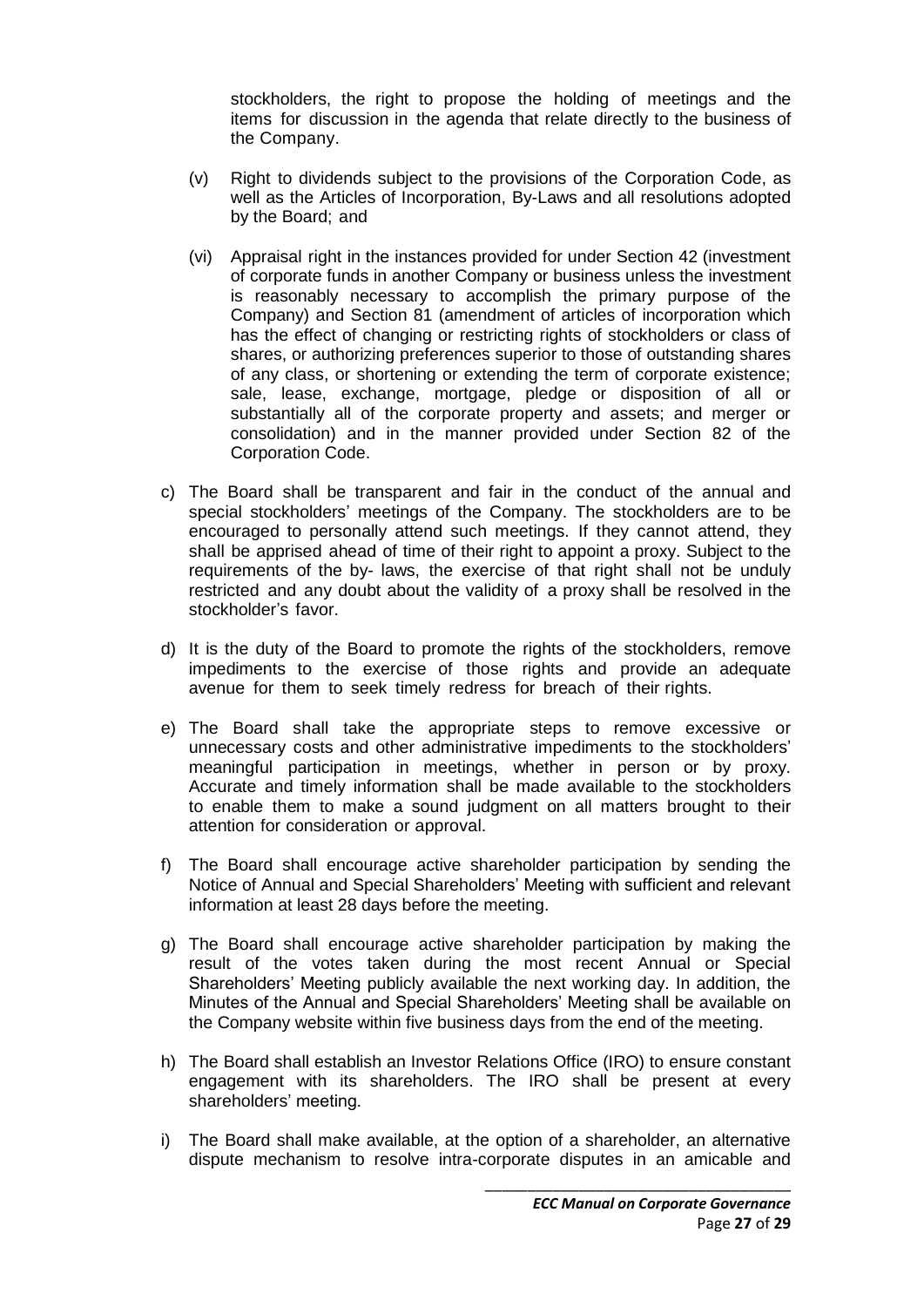effective manner.

### **Article 17: Rights of Stakeholders and Effective Redress for Violation of Stakeholders' Rights**

- a) The Board shall identify the Company's various stakeholders and promote cooperation between them and the company in creating wealth, growth and sustainability.
- b) The Board shall establish clear policies and programs to provide a mechanism on the fair treatment and protection of stakeholders.
- c) The Board shall adopt a transparent framework and process that allow stakeholders to communicate with the company and to obtain redress for the violation of their rights.

# **Article 18: Employees' Participation**

- a) The Board shall establish policies, programs and procedures that encourage employees to actively participate in the realization of the company's goals and in its governance.
- b) The Board shall set the tone and make a stand against corrupt practices by adopting an anti-corruption policy and program in its Code of Conduct. Further, The Board shall disseminate the policy and program to employees across the organization through trainings to embed them in the company's culture.
- c) The Board shall establish a suitable framework for whistleblowing that allows employees to freely communicate their concerns about illegal or unethical practices, without fear of retaliation and to have direct access to an independent member of the Board or a unit created to handle whistleblowing concerns. The Board shall be conscientious in establishing the framework, as well as in supervising and ensuring its enforcement.

#### **Article 19: Sustainability and Transparency**

- a) The Company recognizes and place an importance on the interdependence between business and society, and shall promote a mutually beneficial relationship that allows the Company to grow its business, while contributing to the advancement of the society where it operates.
- b) The Company shall foster not only complies with existing regulations, but also voluntarily employs value chain processes that takes into consideration economic, environmental, social and governance issues and concerns. In considering sustainability concerns, the company plays an indispensable role alongside the government and civil society in contributing solutions to complex global challenges like poverty, inequality, unemployment and climate change.
- c) The essence of corporate governance is transparency. The more transparent the internal workings of the Company are, the more difficult it will be for Management and dominant stockholders to mismanage the Company or misappropriate its assets.